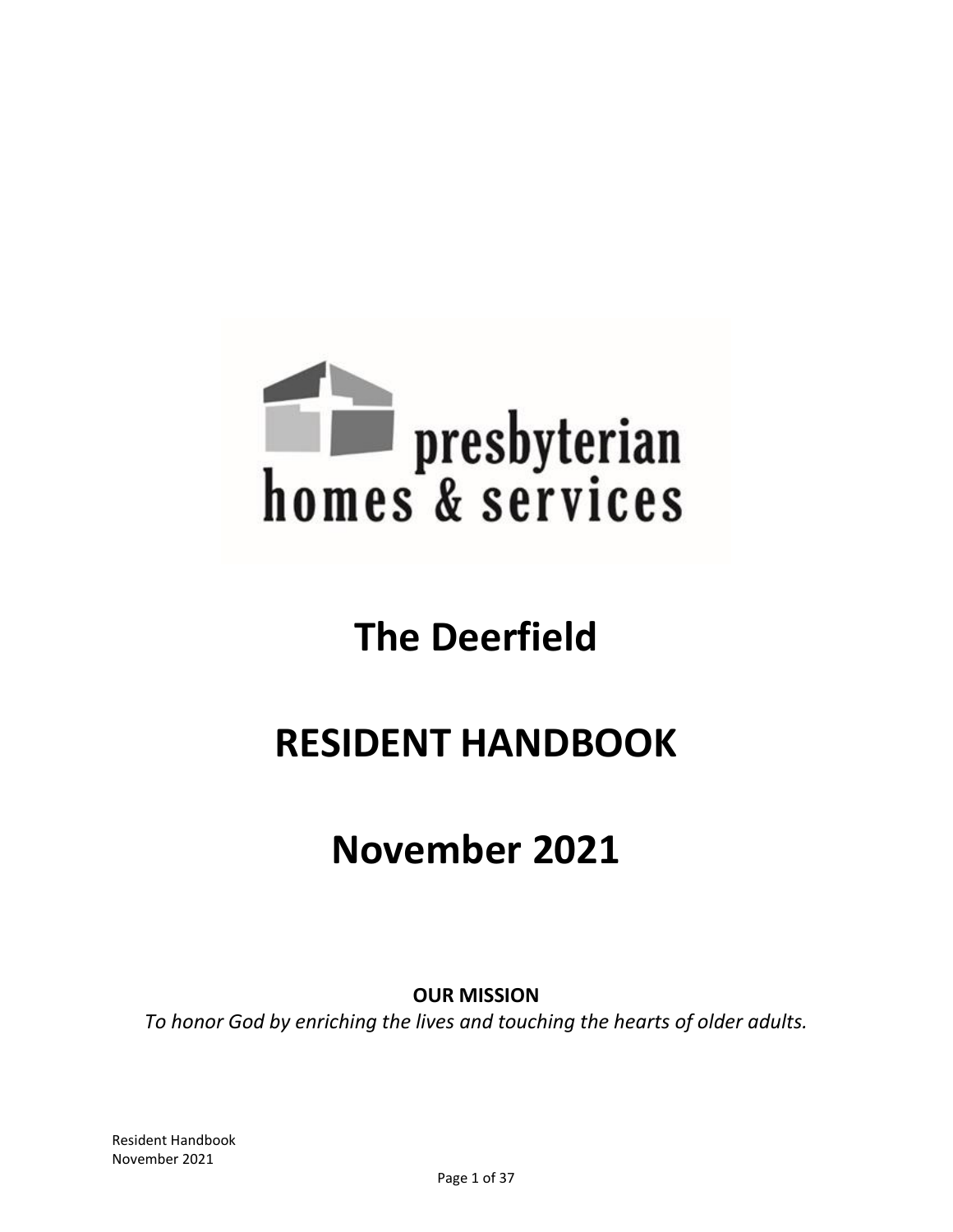Welcome! We are delighted that you have chosen to join us and hope that you find this Resident Handbook to be a convenient guide for Residents and families concerning our services and features.

This Resident Handbook contains information and policies related to your residency at this Community and is incorporated into the Residency Agreement. Beyond the contents of this Handbook, there may be additional questions addressed by more detailed policies available from Management. The Handbook may be changed from time to time, and changes will be made in writing with appropriate notice to all Residents of these changes. To get the most from your experience here, Residents are encouraged to become familiar with the various policies and procedure outlined in this handbook. If you have questions, please contact Management.

Statement of Intent to Serve:

This Community is intended to provide housing for persons over the age of 55. We may also provide housing for persons with compelling needs that our design and services may uniquely meet. At all times 80% of Residents of this Community will be persons over the age of 55.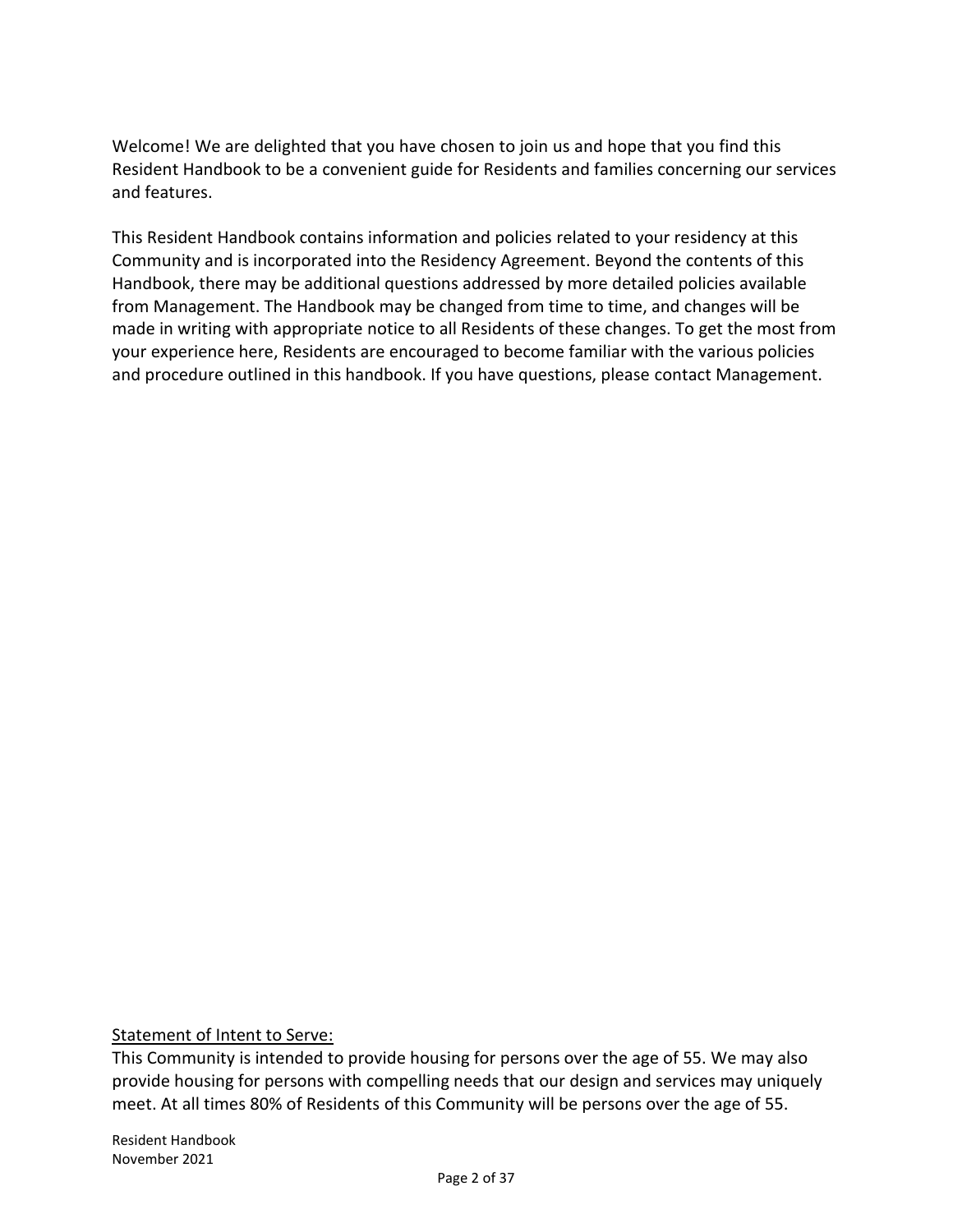# **Resident Handbook Table of Contents**

**-A-**Absences Activities/Life Enrichment Alcohol Americans with Disabilities Act Annual Reports Appliances Automatic External Defibrillators **-B-**Balconies, Decks, Porches & Patios Bank/Check Cashing Beauty Salon/Barber Shop Bed Mobility Assistive Devices Benevolence Billing Building Entry Systems **-C-**Candles Car Washing Station Carts/Dollies Catering Cable Chapel Commercial Enterprises Common Areas Communication Computers Confidentiality Continuum of Care Customizations **-D-**Damage/Security Deposit Deliveries Dementia Training & Support Dining Services Donated Items Draperies/Window Treatments Dress Code

# **-E-**

Electricity

Resident Handbook November 2021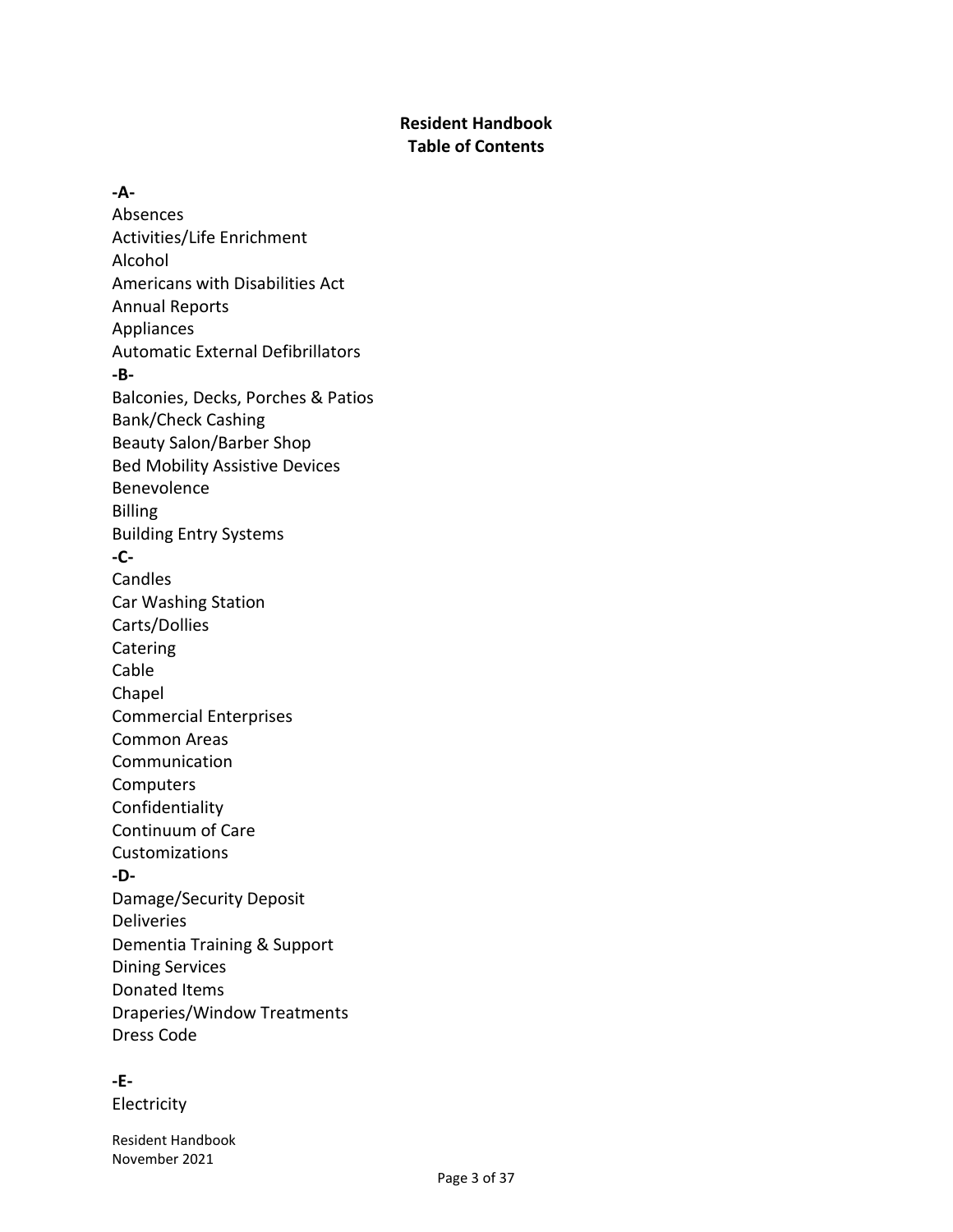**Elevators** Emergency Preparedness Plan Emergency Exits Emergency/Fire Procedures Emergency/Medical Procedures Emergency/Weather Procedures Employee Gift Policy Equipment **-F-**Fair Housing Financial Assistance Firearms and Weapons Foundation **-G-**Gambling Garage Garage Stall/Storage Garbage Disposal Gardening/Landscaping General Store/Market Glossary of Terms Grievances Grills Guest Suites/Rooms **-H-**Heat/Cooling Holiday Decorations Hospitality and Ancillary Services Housekeeping **-I-**Inspections Internet **-K-**Keys/Key Fobs/Key Cards **-L-**Landlord and Tenant Handbook Laundry Legal Representative Library Liquor/Beverage Lockers Locations Lost and Found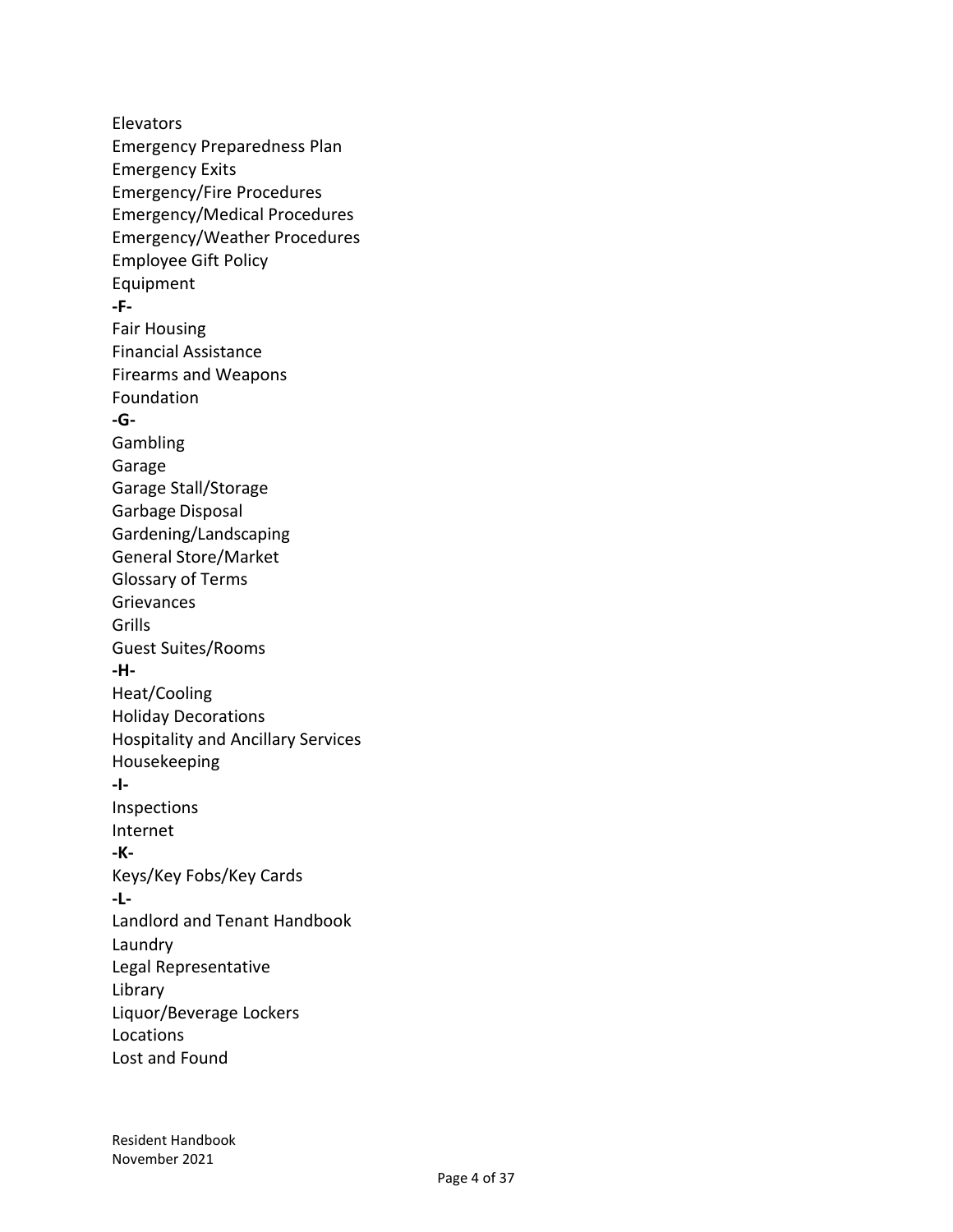Resident Handbook **-M-**Mail Maintenance and Repair Maintenance Emergencies Maps Memorial Services Missing Person Movies Moving Procedures/Policies **-N-**Newsletter Newspaper Delivery Nondiscrimination and Language Assistance **-O-**Office Hours and Services Outdoor Garden/Patio **Outings** Oxygen **-P-**Parking Pastor Personal Property/Valuables Pest Control Pets Plants Policy Changes Portable Space Heaters Privacy **-R-**Recycling Rent and Other Cost Increases Renters Insurance Resident Conduct/Expectations Resident Daily Check System Resident Funds Residency Agreement Residency Requirements Resident Meetings/Council **-S-**Safety Safe Movement Sales (Estate, Garage) **Security** Service Animals

November 2021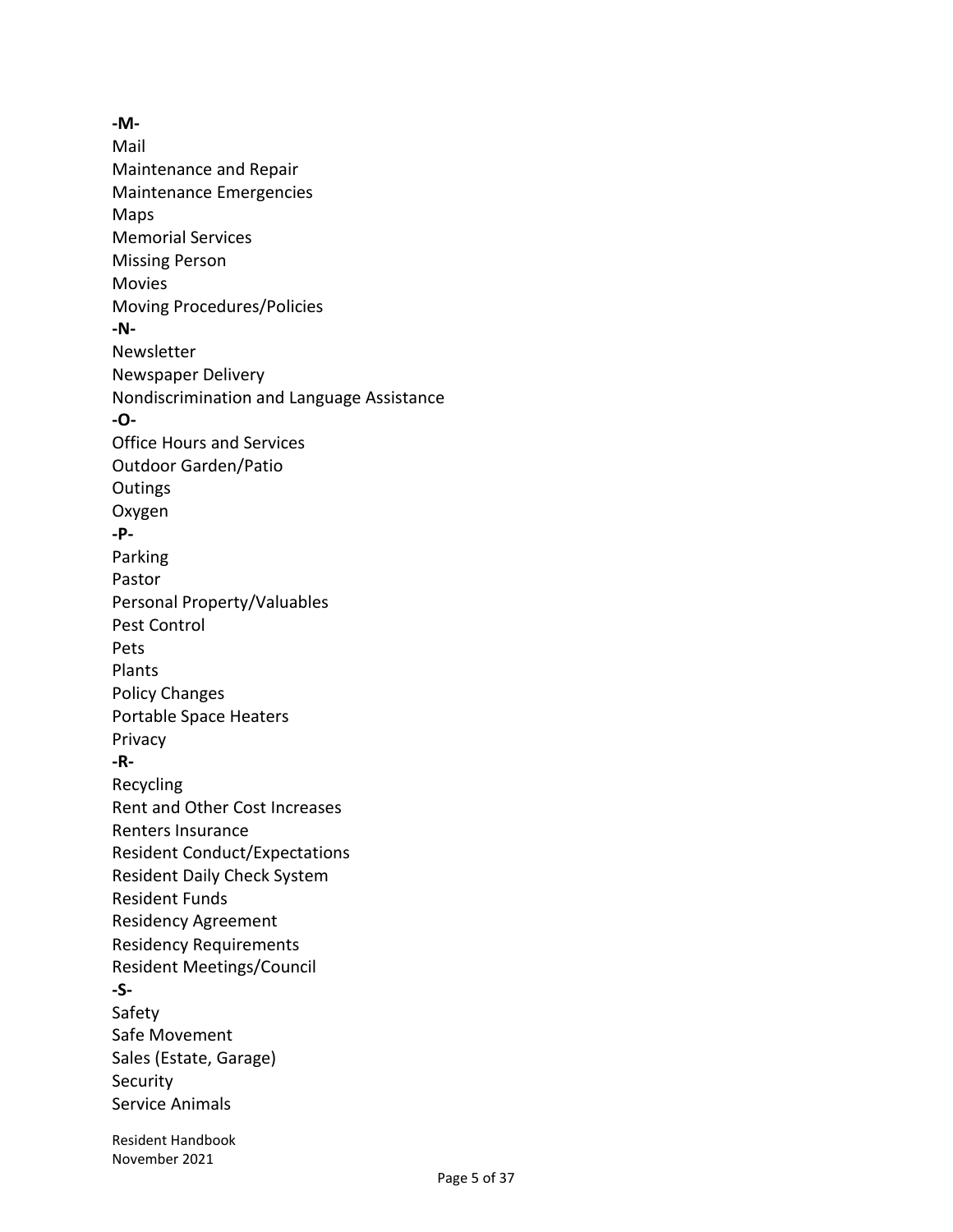Signage Smoking Solicitation Suggestions Syringes and Lancets **-T-**Telephones Tips/Gratuities Toilets Transportation Trash Disposal **-U-**Urgent Call Systems **-V-**Visitors Volunteers **-W-**Waiting List/Priority Waterbeds Wellness Center Wheelchairs/Walkers Whirlpool Windows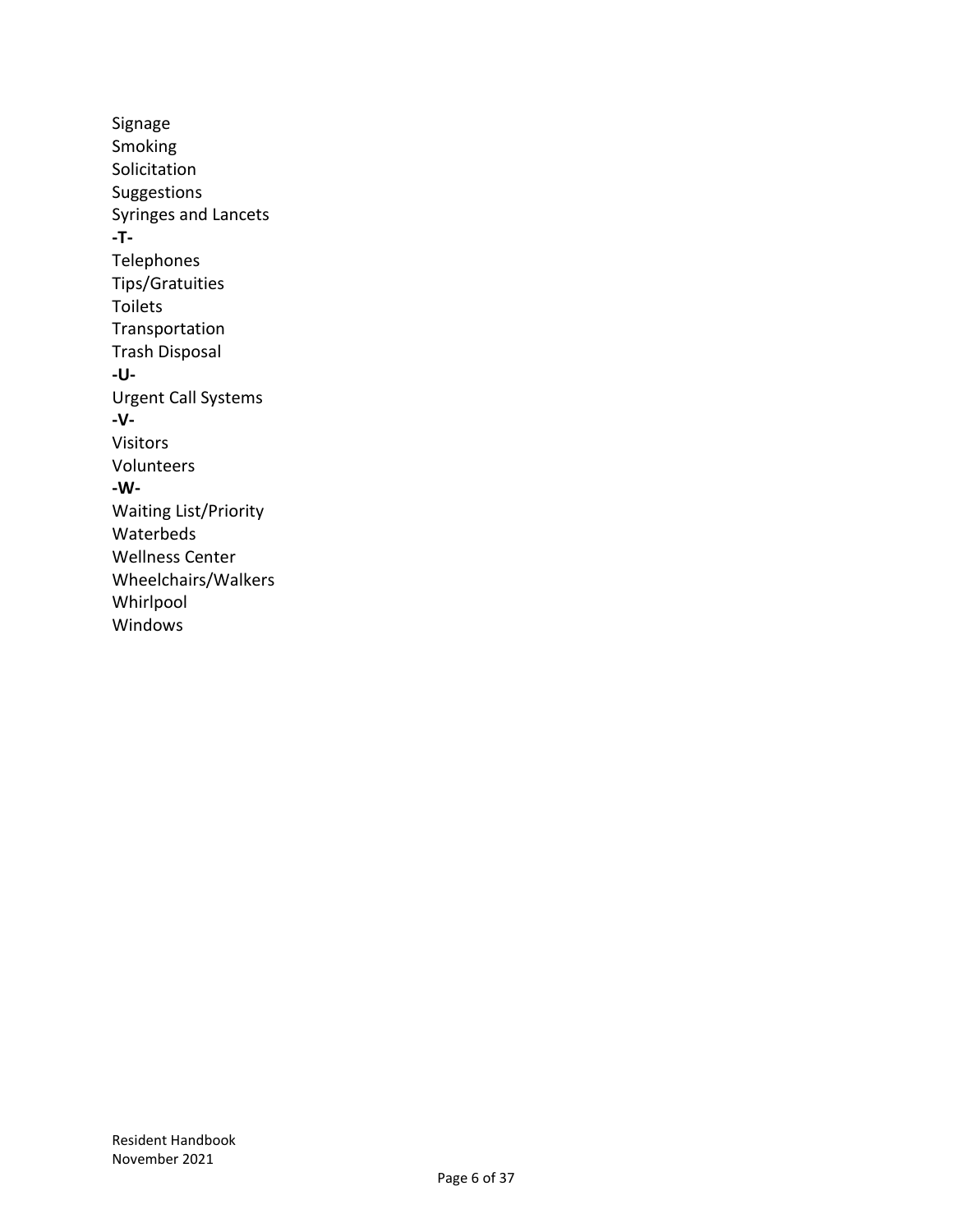## **GLOSSARY OF TERMS The Deerfield**

**Apartment** – For purposes of this Handbook, this is an all-encompassing term for living unit, apartment, townhome, brownstone, mew, suite and/or room.

**Arbor** – The term used to describe memory care environments. The Arbor is located within Assisted Living or a similar housing setting with integrated supportive care services and is devoted to residents who have significant memory loss. Assisted Living Services are available 24-hours a day, meals are served family-style in the dining area, and activity programming takes place within common areas of the Arbor. Staff working in the Arbor are specially trained in care of individuals with memory loss.

**Care Environments** – The term used to describe the parts of the PHS continuum that include clinical care and integrated supportive services.

**Commons** – The term used to describe general assisted living or a similar housing setting with integrated supportive care services. Access to 24-hour Assisted Living services, meals, housekeeping, and activities are included in the monthly rental rate. Additional supportive services and care may be purchased based on individualized needs.

**Community** – The senior living community/campus named above. PHS Management, L.L.C., provides operational direction and oversight.

**Gables** – The term used for the care center suites. The care center may also be described as a skilled nursing facility. The Gables has nursing assistance and nursing care 24 hours a day.

**Independent Living** – The term used to describe the senior housing settings of Terrace.

**Life Enrichment** – A department within the PHS structure that engages Residents in purposeful, fun, and stimulating events and activities, offering meaningful one-to-one connections.

**Management** – On-site Community staff including your Campus Administrator, Housing Administrator/Director, Resident Services Director, Clinical Administrator and their designees.

**PHS** – An abbreviation for Presbyterian Homes and Services.

**Terrace** – The term used for the congregate, independent living apartments in the Community. Continental breakfast and utilities are included in the rental rate.

**Town Center** – The main building common area featuring many Community amenities such as the Bistro, Barber/Beauty Salon, Library, Multipurpose Room, Club Lounge, Wellness Center, and Dining Room.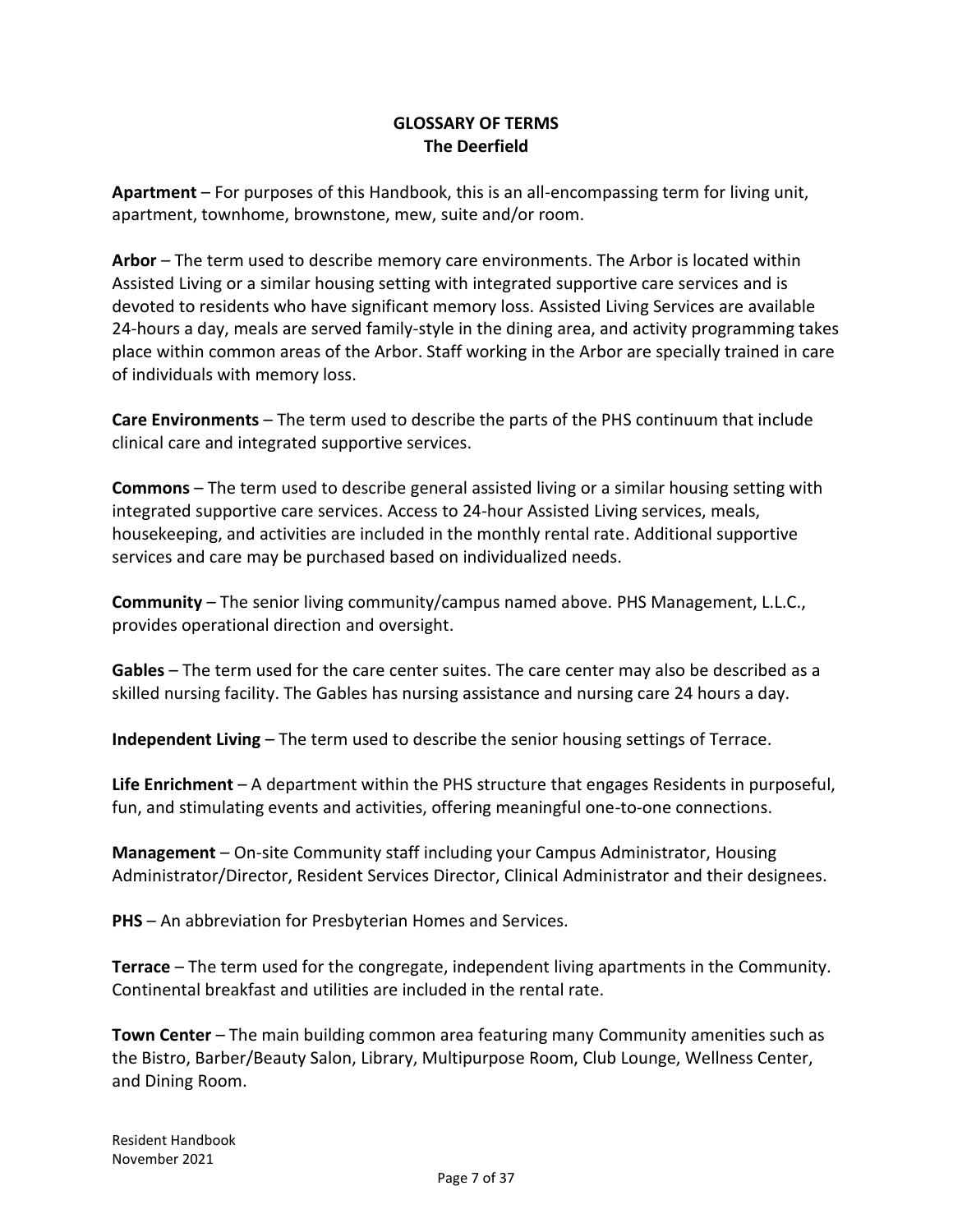**Visitor** – All resident visitors, guests, vendors and contractors.

**You** – For purposes of this Handbook, this is an all-encompassing term for all Residents of your dwelling unit and to your Legal or Designated Representative, as named in your Residency Agreement.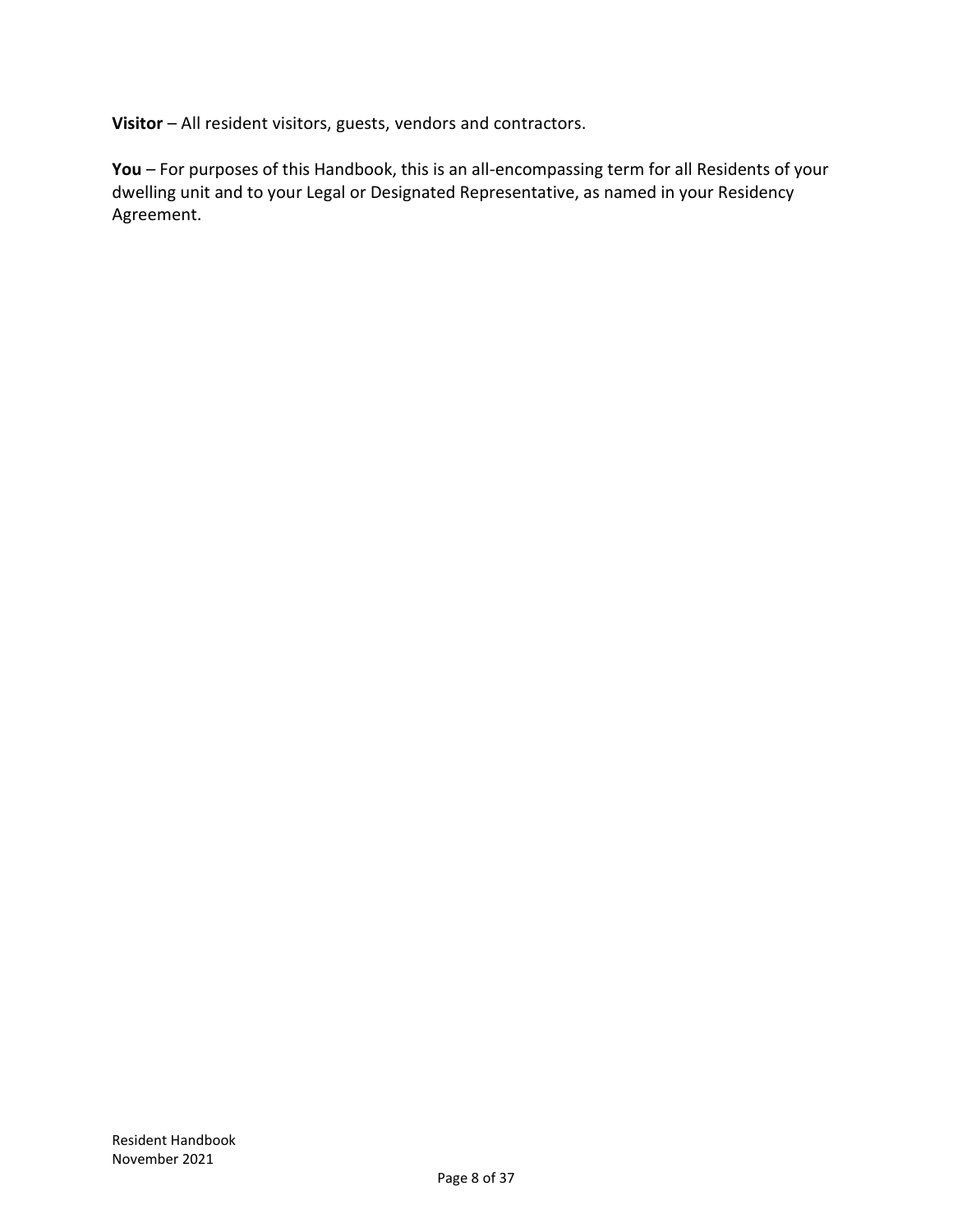#### ABSENCES

Please inform the Reception Desk when you are going to be absent from your apartment for an extended period of time (longer than seven days). Such information will be used for internal communication purposed and will enable Management to serve you better. Additionally, knowing an emergency phone number where you can be reached is greatly appreciated. If there is a need to enter your apartment, such as for a delivery, repair, etc. detailed written instructions are recommended. There may be an absence credit for meals or services, for absence in excess of seven days. Please see Management for more information.

Additionally, in our care environments, we ask that family members, private caregivers and Residents sign themselves in and out, so we can verify your whereabouts in case of an emergency.

#### ACTIVITIES/LIFE ENRICHMENT

All Residents are invited and encouraged to participate in daily activities. You are also encouraged to share with staff or volunteers the activities and programs that may be of interest to you. These may include Community outings, special events, parties, indoor and outdoor games, intergenerational groups and various small special interest groups. A monthly newsletter and activity calendars are available at several locations throughout the Community. They may also be viewed online at [www.deerfieldphs.org.](http://www.deerfieldphs.org/) For activities with limited space, sign-up sheets may be used. Reservations for these types of events will be on a first come, first serve basis. For some activities, fees may be charged for cost of services such as transportation, tickets, or supplies. Please be aware that every effort is made to reach as many Residents as possible with our activities programming, however, not every activity will be appropriate for all Residents.

#### **ALCOHOL**

This Community may choose to serve, but not sell alcohol (wine, champagne and beer only) at Resident special events and theme dinners. Alcohol will be served only to those who are legally able to partake. Staff under the age of 21 are not permitted to serve alcohol. In our care environments, a doctor's orders may be required.

Residents are welcome to bring wine or other alcoholic beverages to the dining room during their dinner. However, our wait staff cannot open bottles/uncork or serve wine and other alcoholic beverages.

Residents and outside groups (civic or broader community Groups) who have reserved our common areas may be allowed to bring in and serve their own alcohol after signing a waiver as a part of renting the room and using our services. Reservations can be made with the Reception Desk.

#### AMERICANS WITH DISABILITIES ACT

This Community is compliant with all State and Federal regulations with regard to accessibility for persons covered by this act.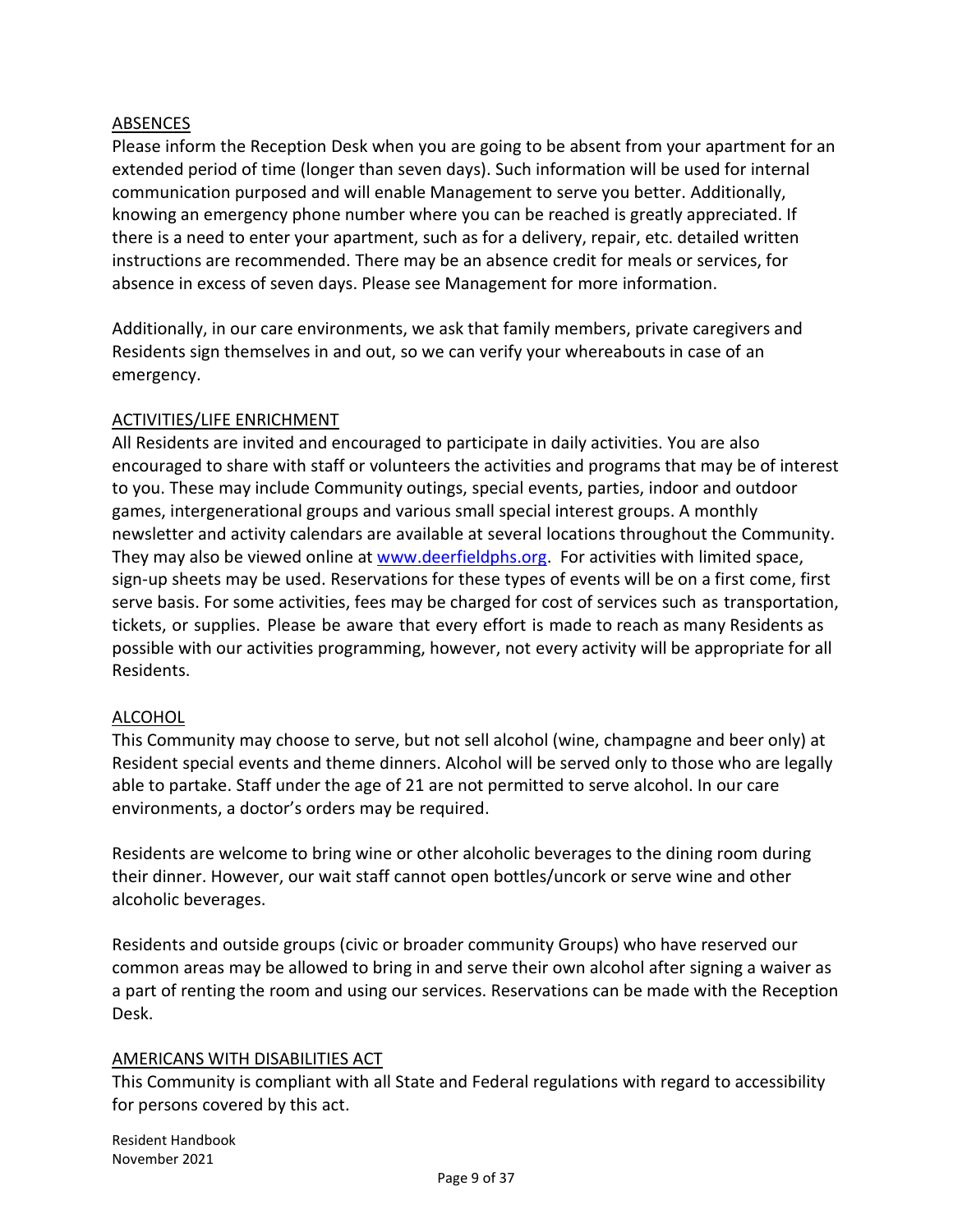#### ANNUAL REPORTS

Annual reports are available by writing Presbyterian Homes & Services, Management and Services at 2845 Hamline Avenue North, Roseville, MN. 55113.

#### **APPLIANCES**

Major appliances such as range, refrigerator, garbage disposal, hood exhaust, dishwasher, microwave, etc. which are provided by the Community will be maintained, serviced, repaired and/or replaced at the Community's expense. You are not allowed to install or use additional air conditioning equipment, major appliances or supplemental heaters without prior written consent of Management. Safety inspections may be conducted to ensure that the operation of all appliances and fixtures are safe. Instruction booklets for major appliances are available upon request. Any damage as a result of negligence/misuse will be chargeable to the Resident.

### AUTOMATIC EXTERNAL DEFIBRILLATORS

We currently have automatic external defibrillators (AEDs) installed in our building(s). The placement of the AED is based not only on the presence of residents, but also families, employees and visitors. Please see the Reception Desk of a listing of current locations. AEDs are designed to provide quick therapeutic intervention for adults experiencing ventricular defibrillation (a condition commonly referred to as a form of "heart attack"). The device was designed to be used without prior instruction.

There are risks associated with the use of AEDs. We cannot anticipate all such risks or describe all of them in this Agreement. However, some of the risks include the following:

- Use of an AED may not be effective in stopping an event of ventricular defibrillation.
- Even if use of an AED is effective, defibrillation alone does not insure survival. There are other essential components of intervention, including immediate identification of the life-threatening event, early notification of an emergency medical system (ambulance/EMTs), and follow-up therapy.
- Use of an AED may cause injury (such as electric shock or damage to bones or tissue) to the recipient and/or the AED user, although such injuries are rare.
- An AED may be used on a person who has a "Do Not Resuscitate" (DNR) directive. AED equipment is placed in common areas where access to DNR information may be limited, PHS should be considered just like any other public building that has this equipment available. It is most likely that the responder will not have the DNR information readily available at the time it is needed, and therefore an AED may be used.

Resident hereby acknowledges the foregoing and other unidentified and possibly unforeseeable risks related to the use of AEDs and, to the extent permitted by applicable law, releases Owner, its agents, employees, and all Owner invitees from all liability related to the use of or failure to use an AED on Resident or any Resident invitee, except that no individual is hereby released from liability from his or her intentional wrongdoing.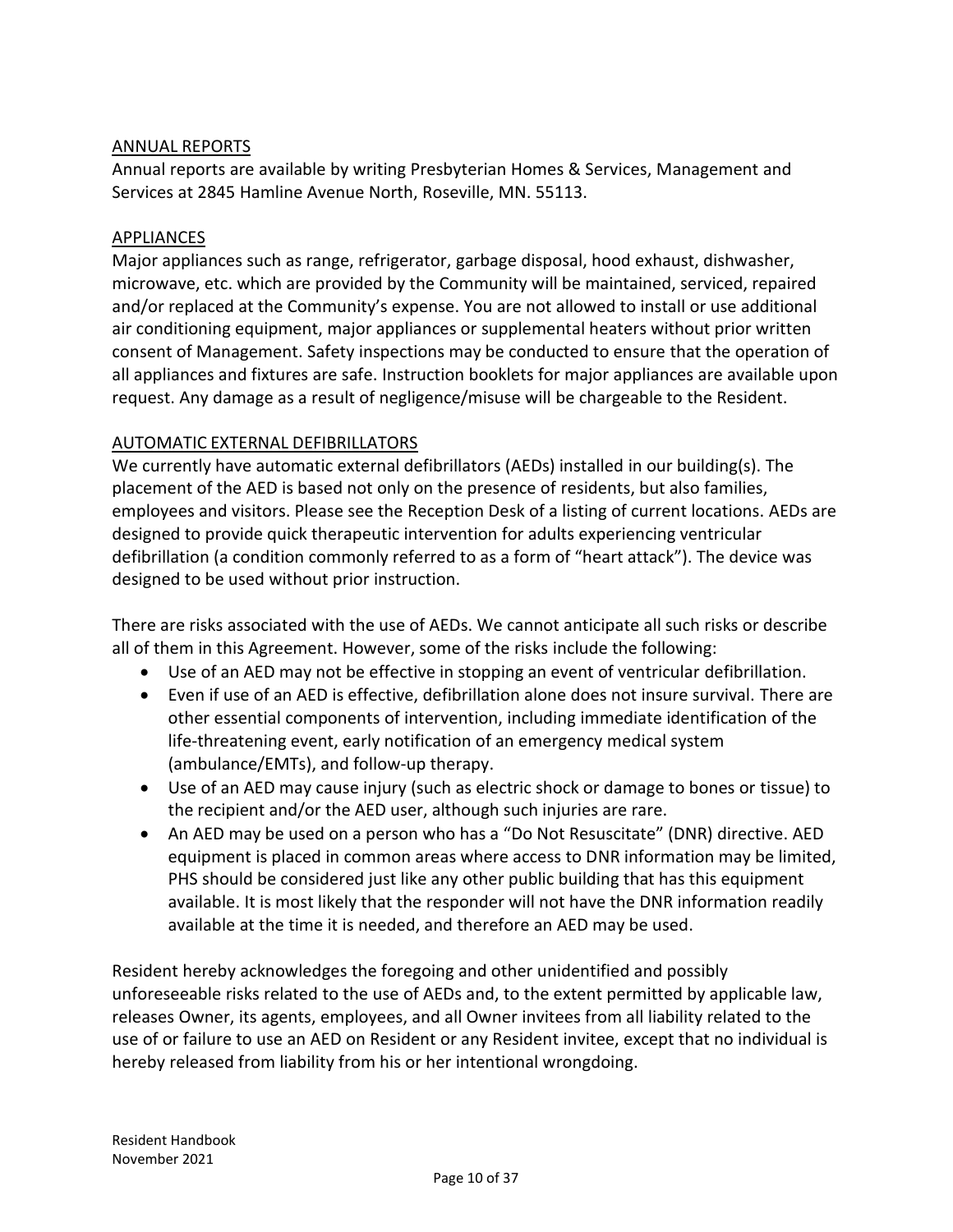# BALCONIES, DECKS, PORCHES & PATIOS

Management reserves the right to ask Residents to remove items that may pose a hazard or negatively affect the aesthetics of the building. For those apartments featuring a balcony/deck/porch/patio, the following policies apply:

Residents **may** have the following (subject to applicable local ordinances):

- Chairs, small tables (chairs and small tables left out during the winter months-*if covered-*must be covered with well-fitting outdoor furniture coverings)
- Small flowerpots
- Small decorations
- Candles (battery operated only)
- Holiday/Seasonal lighting and artificial greenery should be put up no sooner than 45 prior to the holiday and removed within 30 days after the holiday. See also HOLIDAY DECORATIONS
- Electric Grills per PHS's Electric Grill Policy on Decks requirements (and as allowed by City codes)
- Other items with the prior approval of Management

Residents **may not** have the following:

- Grills that utilize an open flame. Charcoal, propone, wood, gas and smoker grills of any kind.
- Anything attached to, leaning up against, or draped over the railings including, but not limited to flags, towels, banners, signs, etc.
- Large, heavy planters
- Tarps or plastic wrap
- Candles (open flame type)
- Bird feeders

Smoking is not permitted on any balcony, porch or patio**.** Any customizations to your outdoor space require prior approval of Management**.** As a courtesy to your neighbors, when cleaning your balcony, please be aware of the balconies below yours.

#### BANK/CHECK CASHING

Area banks are available for location at the front desk. Unfortunately, we do not cash checks; it is residents' responsibility for banking and check cashing needs.

#### BEAUTY SALON/BARBER SHOP

This Community is pleased to offer a Beauty Salon/Barber Shop on the premises. The service is contracted though a licensed, private contractor. Rates are set by the salon and approved by Management. Please see the salon for pricing. As a courtesy, Services will be charged to your apartment. Appointments are made by calling the salon.

The salon is a contracted space to the beautician. We license the shop, and per our space use agreement with the beautician, we do not allow others to use the space as the contracted beautician has their own equipment and supplies in the shop.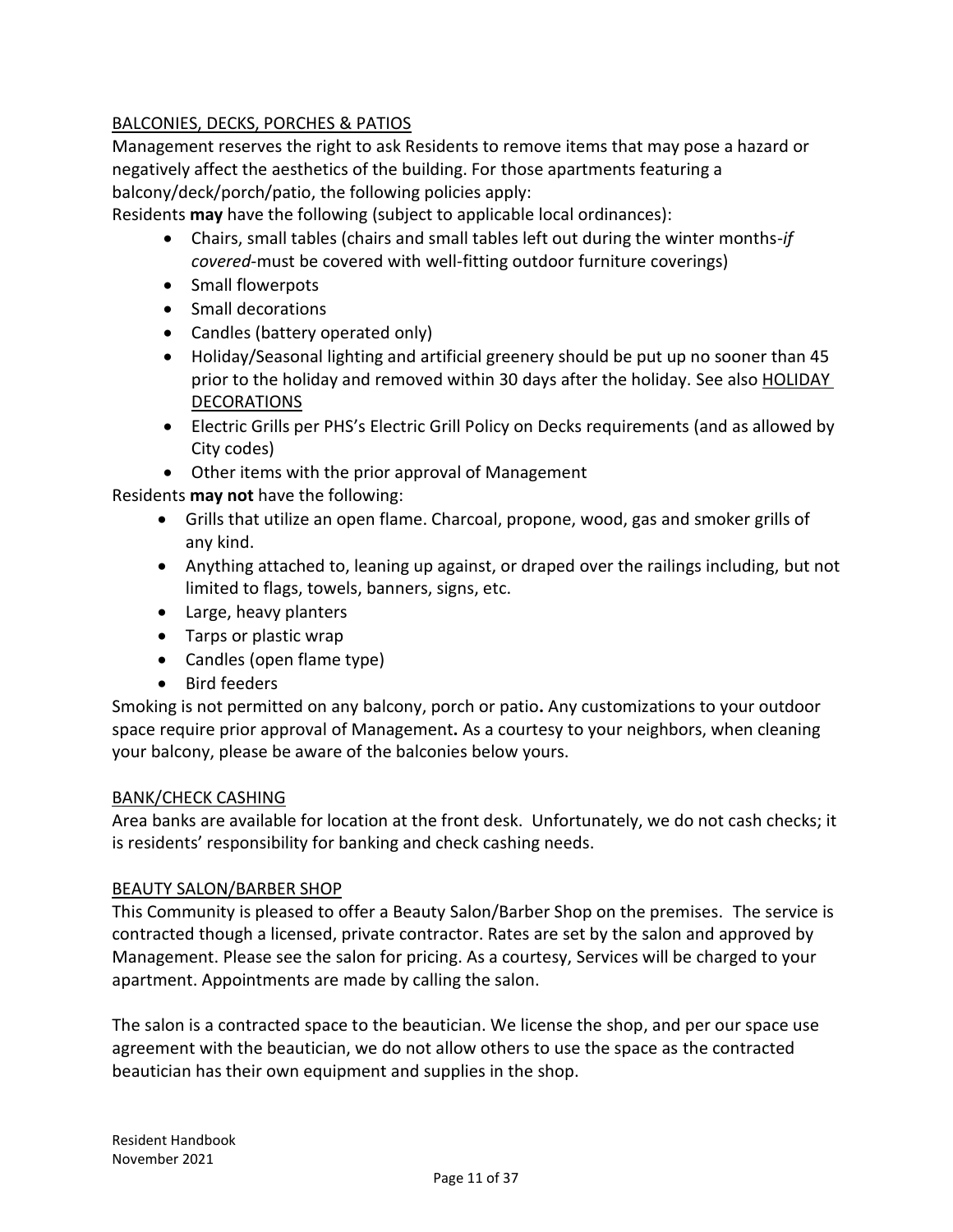#### BED MOBILITY ASSISTIVE DEVICES

For the safety of our residents, and in compliance with various regulations, PHS has a defined policy and procedure for usage of Bed Mobility Assistive Devices in our care environments. Residents who reside in one of our care environments must contact Management for assistance and review prior to installing any bed assistive devices. PHS has a defined list of approved devices for use in our communities.

#### BENEVOLENCE

The purpose of the Benevolence Fund is to provide financial assistance to Residents whose assets and/or income are not enough to meet costs of housing and/or care. Helping those in need is at the very heart of our Mission. Benevolence subsidies are granted through an application process, must be renewed annually, and Residents are required to demonstrate need in order to qualify. Resources are limited. Access to Benevolence support is based on both the needs of the resident and availability of funds. Support may be provided by offering relocation to another location within PHS's continuum of care. Should you need more information or require help in this area, please contact Management. See also FOUNDATION.

#### BILLING

Statements for rent, health care services and any additional charges will be mailed out around the first of each month. These charges may include, but are not necessarily limited to: meals, beauty salon/barber services, and maintenance or housekeeping services not normally included in the monthly rental charges. Full payment is due by the 10th day of each month, or within five (5) business days of Owner's delivery of any statement, whichever is later. PHS's expected method of payment is by electronic transfer via Automated Clearing House (ACH). Authorization for ACH will be completed upon move in/admission. By exception, an election to pay by check can be arranged. Any bank charges incurred by PHS for insufficient funds of a Resident's account will be billed back to you. Resident will pay for services and supplies provided by third parties according to the billing and payment policies established by those third parties. Each resident will indemnify, defend and hold Owner harmless from any claims by third parties for services or supplies provided that resident.

#### BUILDING ENTRY SYSTEM

For security, doors into our buildings are kept locked. Visitors arriving may use the entry system to contact the Receptionist or person they are visiting to let them know they have arrived and be let into the building.

#### CANDLES

The use of candles in our Independent Living apartments is not restricted. No open flame candles are permitted in hallways or common spaces in Independent Living buildings. Open flame candles are not permitted within our care environments.

Extreme caution must be exercised due to potential fire hazard. Candles in enclosed containers are preferred. Do not leave burning candles unattended. Battery operated candles are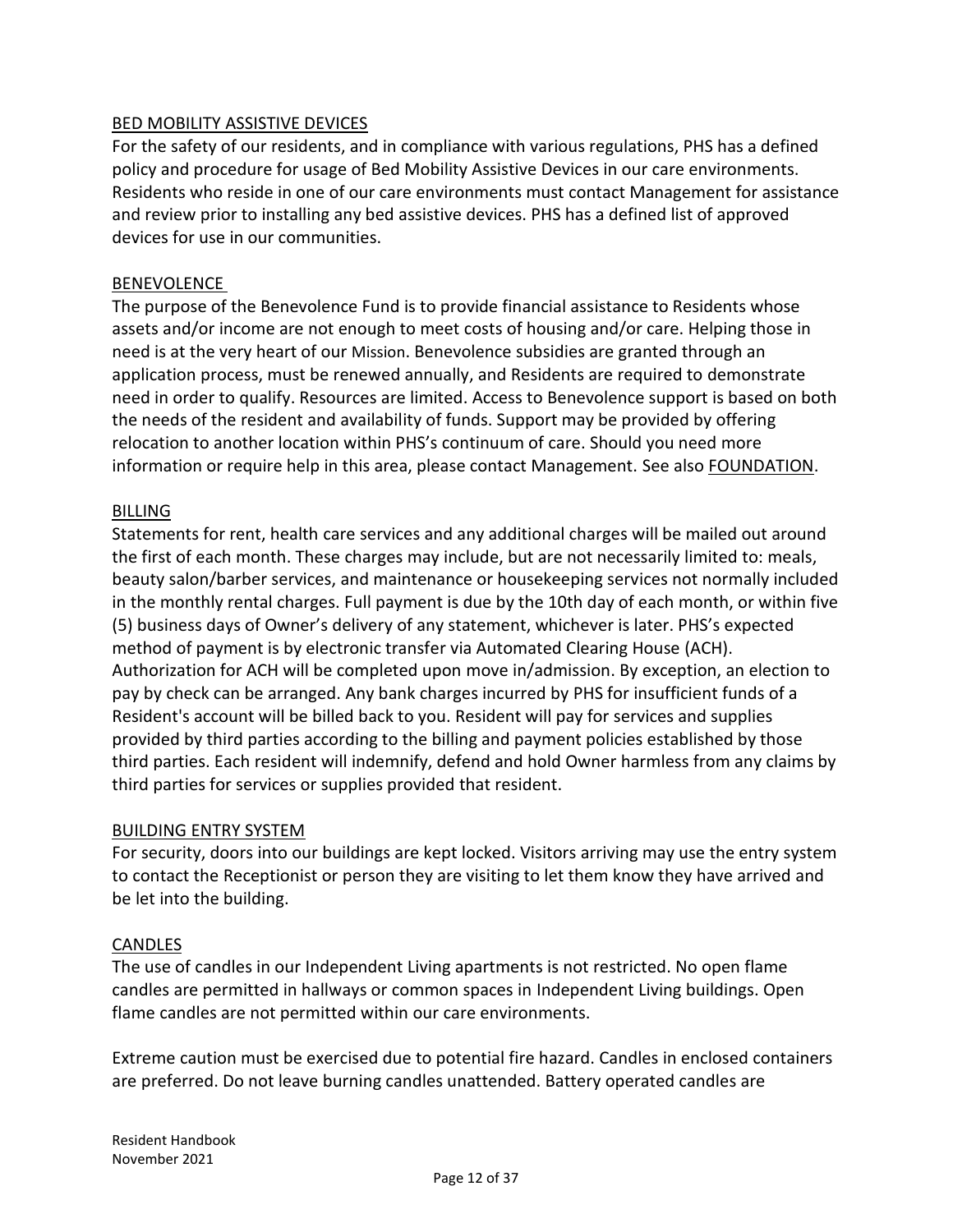recommended in Independent Living but required in other settings. Resident is responsible for all damages caused by use of candles by Resident or their visitors.

# CAR WASHING STATION

A car washing area is located in the garage. It is intended for Resident use only. Please be certain to leave the area clean after using it. Please do not leave your vehicle unattended or with the engine running.

# CARTS

Carts are available for your use. The carts are located in the back stairway and employee lounge area. They may be used on a first come, first served basis. Please promptly return the cart to the designated storage area after each use.

### CATERING

Catering is available through our Nutrition and Culinary department on a fee-for-service basis. The Culinary staff will assist you in planning a special menu if you so choose, or to help arrange for other special items. For information, please contact the Reception Desk.

### CABLE

Basic cable television services are provided for all Residents at no charge. A listing of current channels is available at the Reception Desk. Additional cable channels may be purchased directly through Northwest Communications.

#### CHAPEL

Christian Ministry is at the heart of PHS's Mission. Our chapel is open to Residents, family members and staff for quiet meditation, personal and group worship, and for other appropriate events. Ecumenical services are conducted on a regular basis. Please check the Chapel schedule for information regarding regular worship services, memorial services, and other special services. Other gathering spaces may also be available for group and individual use. See also The Deerfield Pastor.

#### COMMERCIAL ENTERPRISES

Resident business or commercial enterprises are not permitted without the approval of Management. As a general rule, enterprises that require customers or suppliers regularly coming and going from the community would be prohibited. Further, use of equipment that could adversely affect the quiet enjoyment of other Residents is not allowed. No solicitation of other Residents is permitted. See also Solicitation Policy.

#### COMMON AREAS

Common areas within the building are provided for you and your visitors to enjoy. We trust that respect for one another will be shown, and common areas will be kept tidy. Furnishings are arranged to enable use by many and therefore we ask they not be removed or altered. At times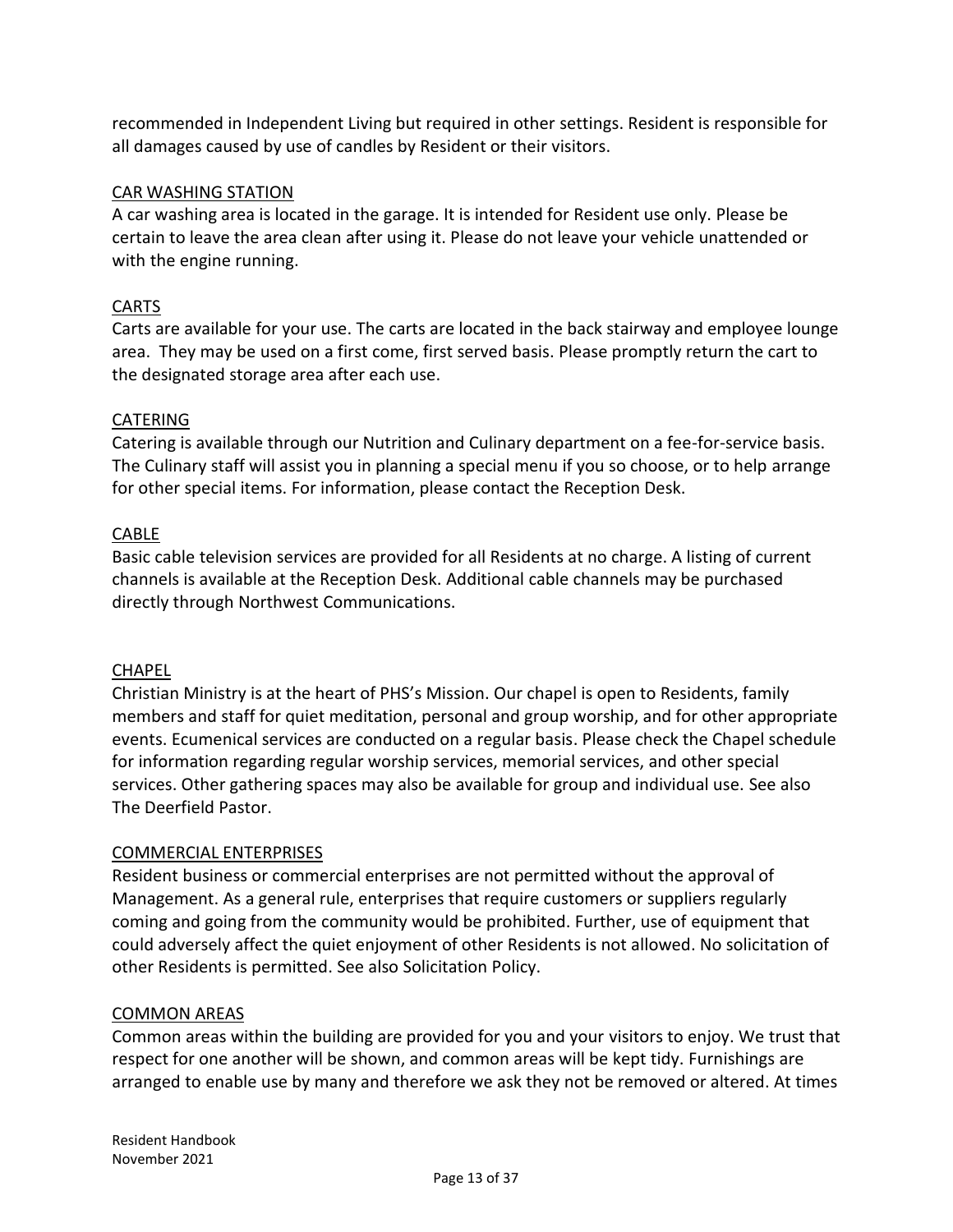of special events or gatherings, additional chairs and/or tables may be set up to provide additional seating space for large numbers.

Common areas may be available for private parties for both Resident and non-resident groups by arrangement. Reservation forms, rental agreements and information about fees are available from the Reception Desk.

#### COMMUNICATION

Management will communicate any updated information on a regularly basis.

#### COMPUTERS

A Resident computer and workstation are available for Resident's shared use in the library.

#### CONFIDENTIALITY

Resident files will be kept confidential. Management is authorized to release information of any type about you to your Legal or Designated Representative, as named in the Residency Agreement. Management is also authorized to release information to any health care provider who may be consulting with, caring for, or treating you, and to any person as may be required by law.

#### CONTINUUM OF CARE

PHS strives to implement its mission by offering and/or coordinating a continuum of care and services. This continuum includes independent housing options, assisted living or other housing with integrated supportive services, respite care, skilled nursing care, short term/transitional care, dementia care, therapy, home care, hospice, and other services assisting older adults. PHS affiliates also provide a variety of services ranging from delivered meals to primary medical care and Medicare Advantage Special Needs Plans.

PHS is dedicated to helping individuals live as independently as possible while providing dignified and safe choices for care options within our communities. PHS offers a variety of services in the continuum of care at this and other PHS locations. Existing residents may have priority status for movement within the Community or transfer to other PHS communities, however we cannot guarantee that the specific apartment or location preferred will be available at the time of need. See also WAITING LIST/PRIORITY SYSTEM

Should you choose to utilize a provider other than PHS for services, we highly recommend you research and verify their credentials. For additional information contact Management.

#### CUSTOMIZATIONS

No structural customizations/modifications may be made to your apartment without written authorization of Management. You are welcome to make decorating modifications such as custom color paint, with prior authorization from Management and with the understanding that upon move out you may be required to pay for the apartment to be restored to its original condition. Please contact Management for assistance or a referral to hang large or heavy items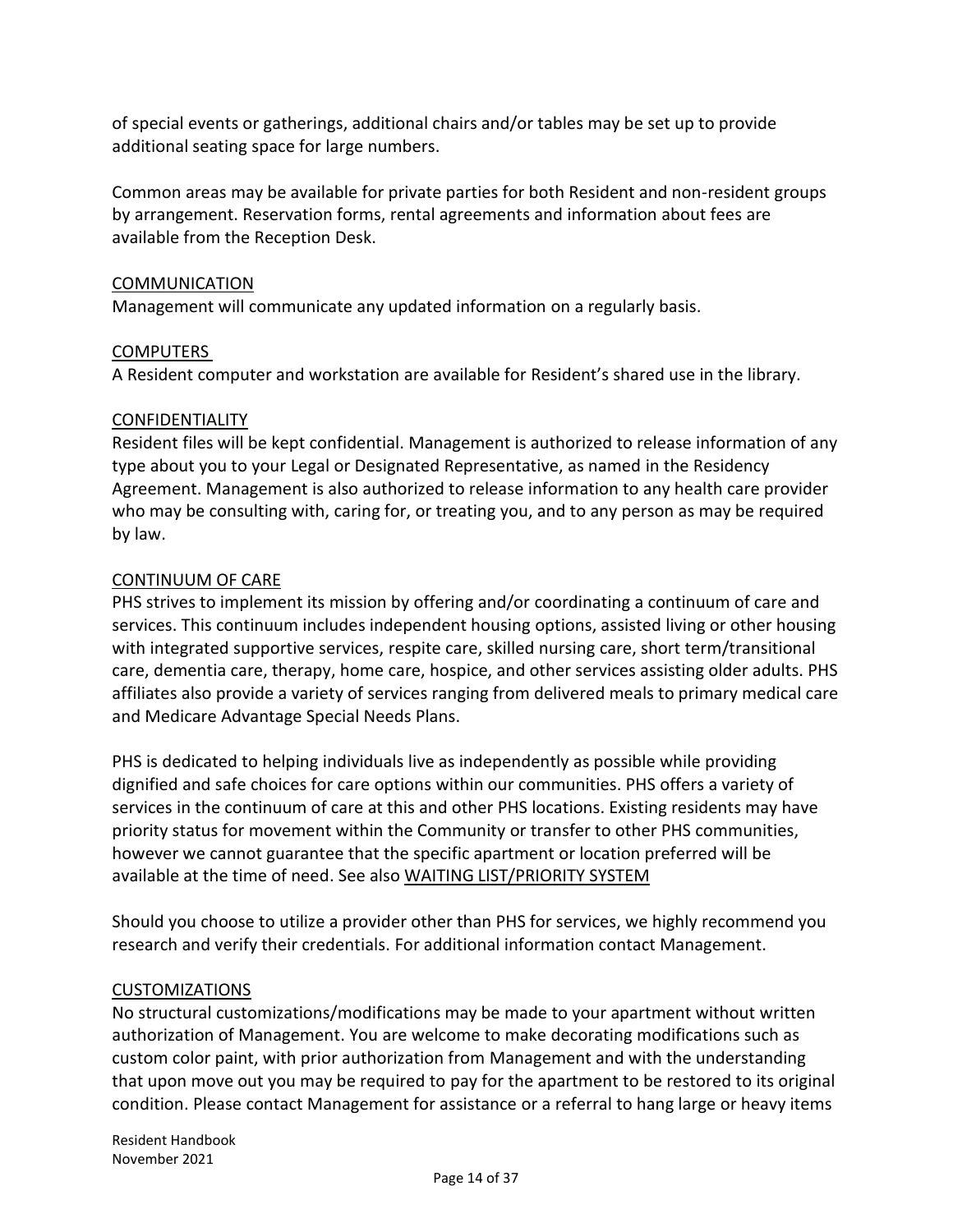on walls (additional charges may apply).

# DAMAGE/SECURITY DEPOSIT

Your damage deposit is for any damage to apartment or building/grounds or unpaid portions of rent or fees. You may not use it as a substitute for final month's rent. Annual interest, where applicable, will be at the rate prescribed by state law. Any unused portion of deposit will be returned to you within 21 days of termination of occupancy when a forwarding address has been provided. The damage deposit will be retained for any damage beyond normal wear and tear as determined by Management. If your damage deposit does not fully cover the costs of the damage, additional charges may apply. For more details see your Residency Agreement.

# DELIVERIES

Management, or the Reception Desk, may sign for deliveries/packages for you if the delivery service is unable to contact you directly. We do this as a convenience for you. We will not sign for deliveries that are alcoholic beverages or Resident medications. Occasionally there may be a delivery/package that you do not wish to accept. If that is the case it is your responsibility to let the Reception Desk know prior to its delivery. It is your responsibility to pick up packages upon notification. This Community is not responsible for packages left in common areas.

### DEMENTIA TRAINING & SUPPORT

The DOVE Signature Program for Memory Care is the culmination of many years of thoughtful consultation with PHS staff, families, and leaders in the field of dementia research. We believe that caring for the needs of those with memory loss grants us an extraordinary opportunity for ministry and we've made it a priority to raise the standard for this care.

#### **Dementia Training**

Presbyterian Homes & Services provides specialized training in the area of Alzheimer's Disease and Related Disorders to all direct care staff and their supervisors. Initial training will be made up of at least 8 hours and at minimum two hours annually. The initial training includes education in the following areas:

- An explanation of Alzheimer's disease and other dementias
- Assistance with activities of daily living
- Problem solving with challenging behaviors
- Communication skills; and
- Person-centered planning and service delivery

# **Family Involvement & Support**

- We seek a partnership in care giving with families or other support systems
- We recommend family involvement in support groups such as those offered by the Alzheimer's Association for those whose family member struggles with a form of Dementia.
- The Care Partner Guide is a valuable resource provided by PHS for Residents and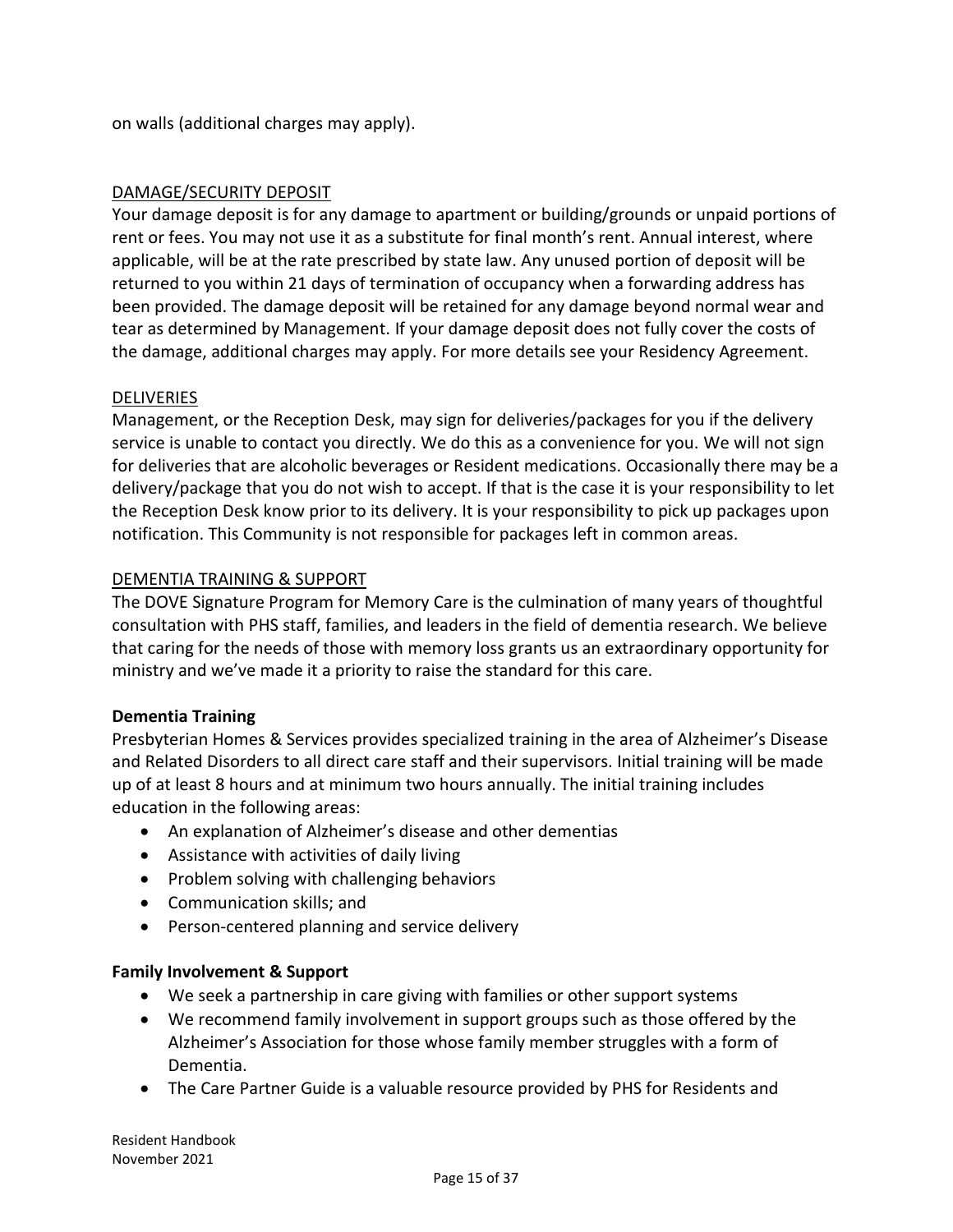families. Please see Management if you would like a copy.

### DINING SERVICES

We strive to offer a wide variety of nutritious and appetizing meals. We value your suggestions and comments. Meal delivery service to your apartment is available for a nominal charge and may be limited to specific mealtimes. For meal delivery, please contact the Reception Desk. Visitors are welcome to dine with Residents of the Community, however continental breakfast (where offered) is provided for Residents and individuals utilizing our Guest Suites only. Reservations may be required for groups. Meal charges (where not explicitly included in your rent) for you and your visitors are included on the Hospitality and Ancillary Services Rate sheet**.** 

### DONATED ITEMS

We appreciate items (equipment, pianos, other furnishings, etc.) donated to this Community by you or your family. Due to need and storage limitations, please note Management reserves the right to accept or refuse donations. Disposition of items accepted will be at Management's discretion. Donated items become the property of PHS.

### DRAPERIES/WINDOW TREATMENTS

We provide and maintain window blinds in all apartments. Residents may take the responsibility of providing draperies/window treatments of their choice; however, draperies must complement the aesthetics of the exterior of our facility. It is Management's responsibility to ensure the appropriate appearance of the building from the outside; therefore, it is possible that Management may request a drapery change. When installing window treatments, please do not drill or nail into the wood trim surrounding the window. If you choose to install your own window treatments, you will be responsible for removing the original window treatments and storing them within the apartment. You will also be responsible to re-install the original window treatments prior to move out. Resident is responsible for costs of replacement for any damages to the original window treatments. Maintenance may be available for assistance.

#### DRESS CODE

Residents and visitors are expected to be appropriately dressed when outside their apartments. Pajamas, bare feet, and exposed undergarments are examples of inappropriate attire. Management reserves the right to address inappropriate choices of dress privately with a Resident.

#### **ELECTRICITY**

Electricity is not included in your rent. This is a direct service from New Richmond Utilities. It is the Residents' responsibility to contact the local electricity provider to arrange for service.

#### ELEVATORS

Elevators are available for your use and convenience. In the unlikely event that the elevator becomes stuck, please follow the instructions in the elevator. Please do not try to resolve mechanical problems yourself. If you notice any problems with the elevator or hear the alarm bell, please contact Management immediately. Elevators are checked and maintained on a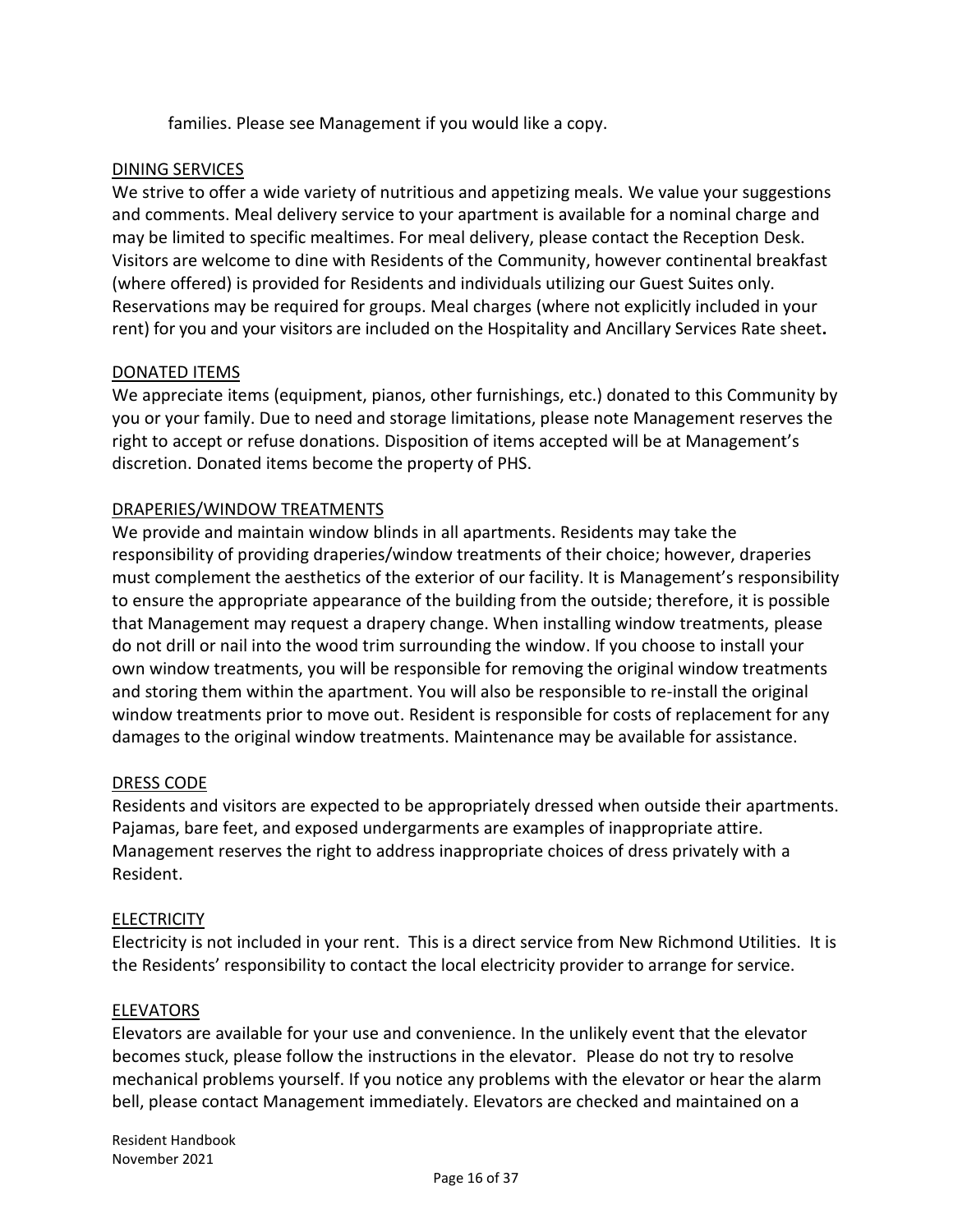regular basis. **Do not use elevators in case of fire**. Elevators may not be available for use in a power outage.

## EMERGENCY PREPAREDNESS PLAN

A copy of our emergency preparedness plan is available at each Nursing Station in our care environments, as well as the Reception Desk. It is available for your viewing upon request. If you have any specific questions, please address them with Management.

#### EMERGENCY EXITS

Emergency exit diagrams are posted on each floor and near the Reception Desk. In the event of an evacuation, emergency personnel or staff will direct you to the appropriate exit.

### EMERGENCY/FIRE PROCEDURES

In the event of a fire, all residents should shelter in place, or remain in their apartments unless: the fire is in your apartment, or an immediate evacuation is advised by Management or emergency personnel.

If the fire is in your apartment or the area where you are:

- Do not attempt to extinguish the fire yourself.
- Leave the immediate area of the fire.
- Call 911 from another apartment.
- Once the fire department has arrived, follow their directions.
- Remember do not use the elevator when there is a fire.

If the fire is NOT in your apartment:

- Stay in your apartment.
- Keep your door closed.
- Wait for further instruction.

This Community was constructed with numerous safety features to signal everyone in the event of fire and to contain any fires in certain areas to prevent the damage and loss of life. The building is zoned with firewalls through each floor and corridors. There are smoke detectors and sprinkler heads throughout every room, corridor, and common space in the building. If the alarm is activated, fire doors throughout the corridors and elevator lobbies will automatically close to contain the fire. Audible alarms will sound in all common areas of the building and resident rooms. Additionally, several fire panels throughout the building will be activated and signal the staff as to the exact location of the alarm. The fire panels are monitored by an outside company 24-hours a day and that company will contact the local Fire Department immediately in the event of an alarm. In our independent living environments, smoke will activate the smoke detectors and that room detector will sound only in the Resident's apartment. In our care environments, the smoke detector will also signal the staff through the emergency call box as to which apartment is affected. If the smoke is of sufficient nature to reach the corridor or any other common area of the building, then the main alarm system will be activated.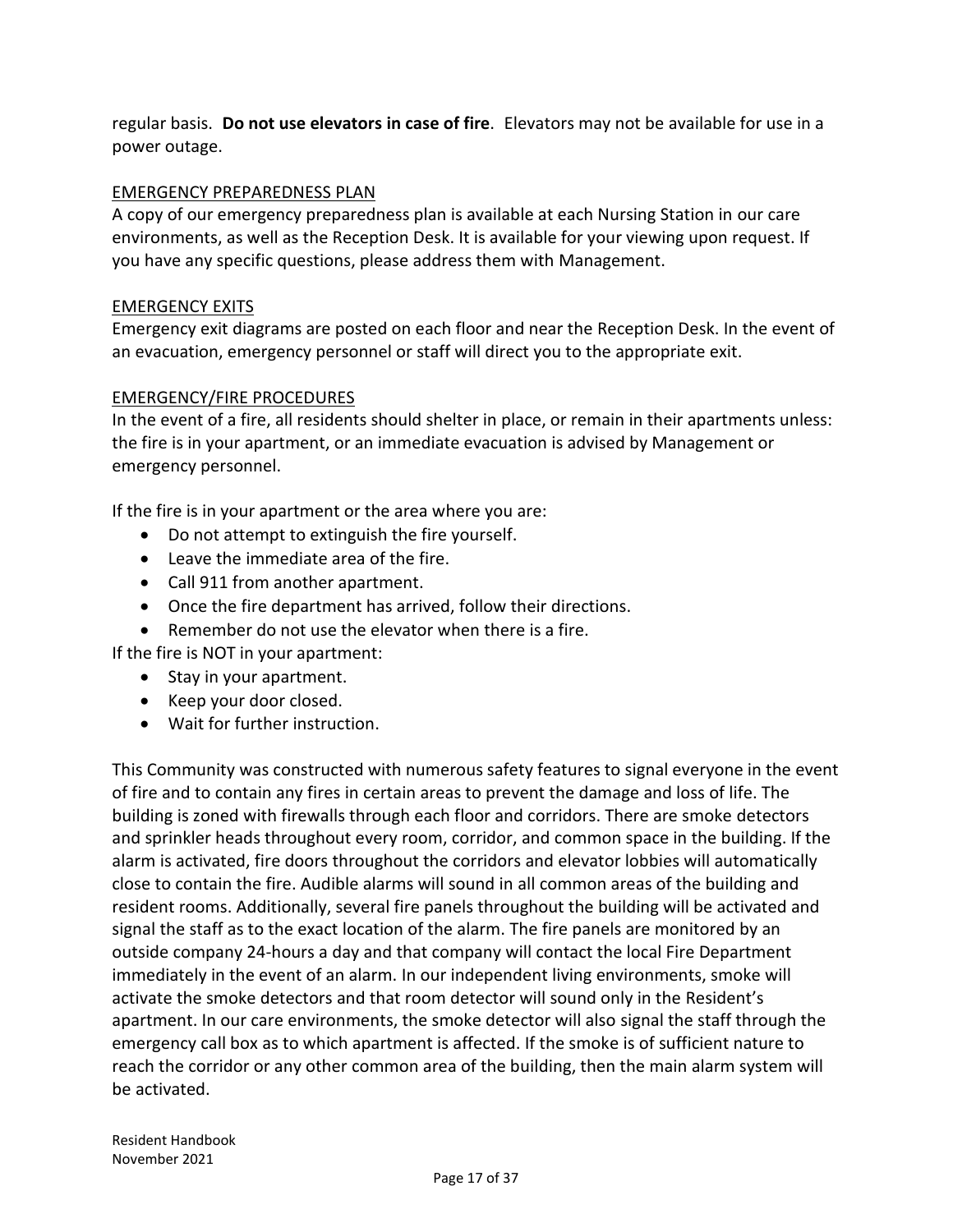Residents should stay in their apartment with their apartment door closed if they hear the fire alarm. Because of the way the building is zoned with firewalls and fire-rated doors throughout, it is safer for residents to remain in their apartment than to attempt to evacuate. However, if a resident feels they are in immediate danger, they should evacuate using the stairs and **not** the elevator. If there needs to be a building-wide evacuation, the Fire Department will make that decision.

# EMERGENCY/MEDICAL PROCEDURES

**Independent Living**– If able, call 911 yourself as the emergency responders will prefer to talk to you directly. If possible, please let Management know that you have called 911. If you are admitted to the hospital, please ask someone to notify Management of your absence. Except as permitted by your Residency Agreement, Management will not share information of your whereabouts without your permission or the permission of a responsible party.

**Care Environments**– Residents are encouraged to use their urgent call pendant to call the clinical staff on duty in case of a medical emergency. The staff will assess the situation and contact 911 if an emergency response appears appropriate.

### EMERGENCY/WEATHER PROCEDURES

This Community is built to withstand strong winds and severe weather; however, it is important that Residents be thoughtful about how to respond in the event of severe weather. The following are recommended:

1. BE PREPARED

We recommend keeping a few items handy in the event of threatening weather, the loss of power, and/or injury resulting from severe weather:

- Your cellular phone (cordless phones may not work during power outages)
- A flashlight with batteries that work
- A battery-operated radio
- A first aid kit
- A blanket (for protection and to keep warm in the event of power failure)
- For care environment Residents your Urgent Call Pendant.
- 2. STAY ALERT

If there is severe weather in the area, local television and radio stations are a good source of up-to-date storm information.

- SEVERE WEATHER WATCH means that conditions are favorable for severe weather. Prepare your apartment, listen to the weather reports, locate your cellular phone, a flashlight and battery-operated radio, and close your curtains or drapes
- SEVERE WEATHER WARNING means that severe weather has been identified. Take shelter immediately and remain calm.
- 3. REACT CALMLY

If there is a SEVERE WEATHER WARNING in our area: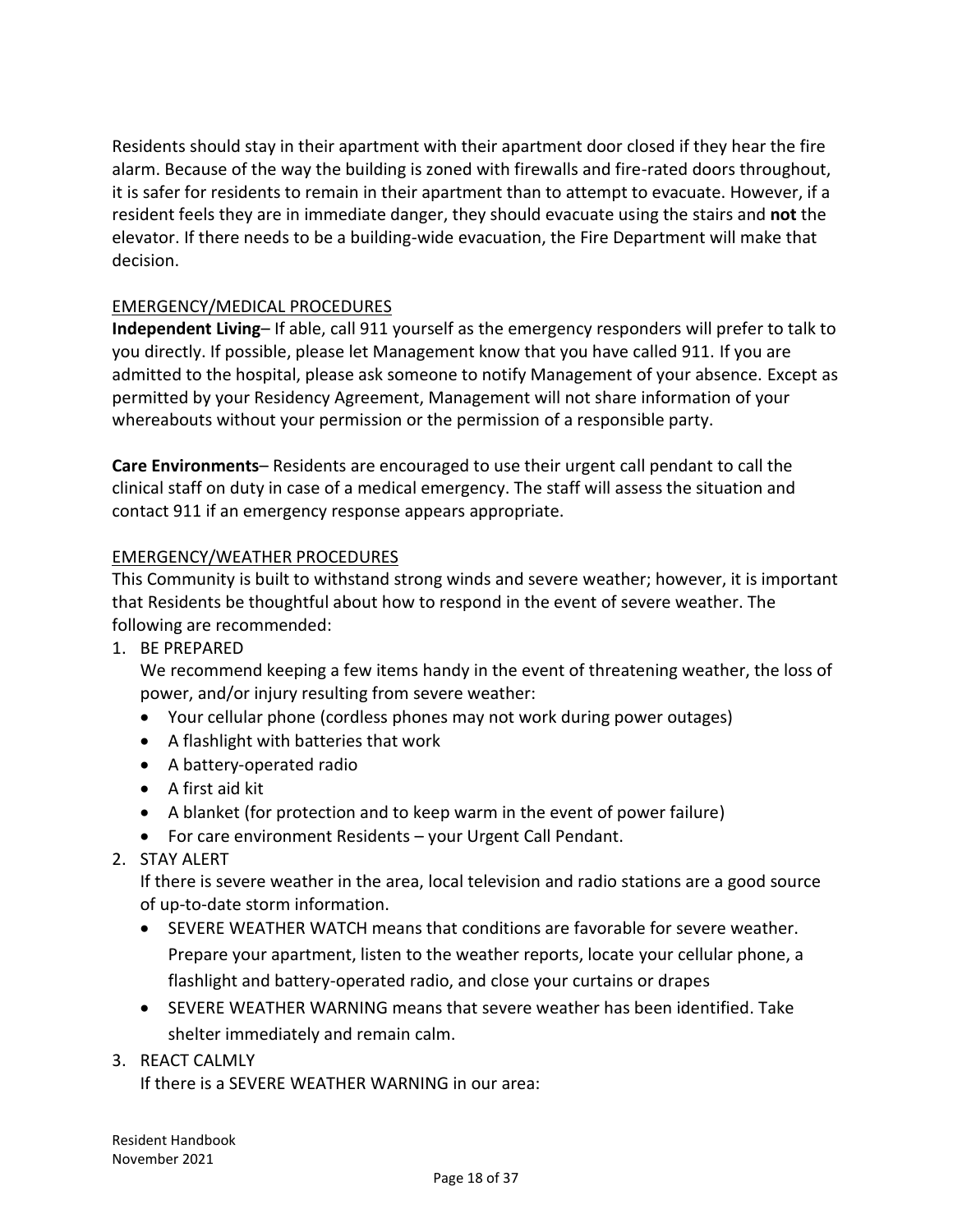- Stay in your apartment but move away from windows and glass; the bathroom is the safest room in your apartment.
- Listen to your battery-operated radio for severe weather updates.
- Please contact Management should you have questions or require assistance with advanced severe storm related planning and/or preparations.

### EMPLOYEE GIFT POLICY

Employees and contracted employees of PHS and its affiliates are not allowed to accept gifts or tips from Residents or their families. Receiving gifts from Residents or family members could make you or your family members feel that they need to give gifts in order to receive better care, or that employees are taking advantage of Residents. Therefore, as a condition of employment, staff of PHS are not permitted to accept tips or receive gifts. However, we realize that Residents have a right to exercise their own choices and may wish to acknowledge a specific service or individual. If you do wish to recognize an employee for outstanding work; we ask that you share your appreciation with a word of thanks, a card, or consider recognition through the PHS Shining Star program. If you wish to share a monetary gift with our community, it can be designated to our Employee Appreciation Fund or to support other needs of the Community and/or Residents with financial needs. Please see Management or call the Foundation Office at 651-631-6418 for more information.

### EQUIPMENT

In our care environments, there may be times when your needs require some adaptations to your environment for your safety and that of our staff. Some equipment needs such as lift equipment, assistive devices, bed assist devices, oxygen equipment or other health-related equipment needs, may necessitate moving furniture and/or making sure the equipment is installed per manufacture guidelines for safety.

It may also be required that mechanical lift equipment be used to assist you. This is intended to minimize the risk of injury to you and staff. Using lift equipment may also require a specific bed type to allow for access.

#### FAIR HOUSING

PHS does not discriminate on the basis of race, color, national origin, religion, sex or handicap. PHS complies with all Federal and State regulations regarding Fair Housing and Human Rights.

#### FINANCIAL ASSISTANCE

You may be eligible to receive certain public funds to assist in the payment of rent and/or service fees. Some, but not all, PHS Communities may participate on a limited basis in various state or county-administered programs. You may be required to move to another apartment within this Community or seek alternative housing to utilize public assistance. Your eligibility for public funds does not guarantee that such funds will be available or that a qualified apartment will be available at the time of need. You are responsible for applying for these programs and are also responsible for payment in full of any charges required to be paid by you.

Resident Handbook November 2021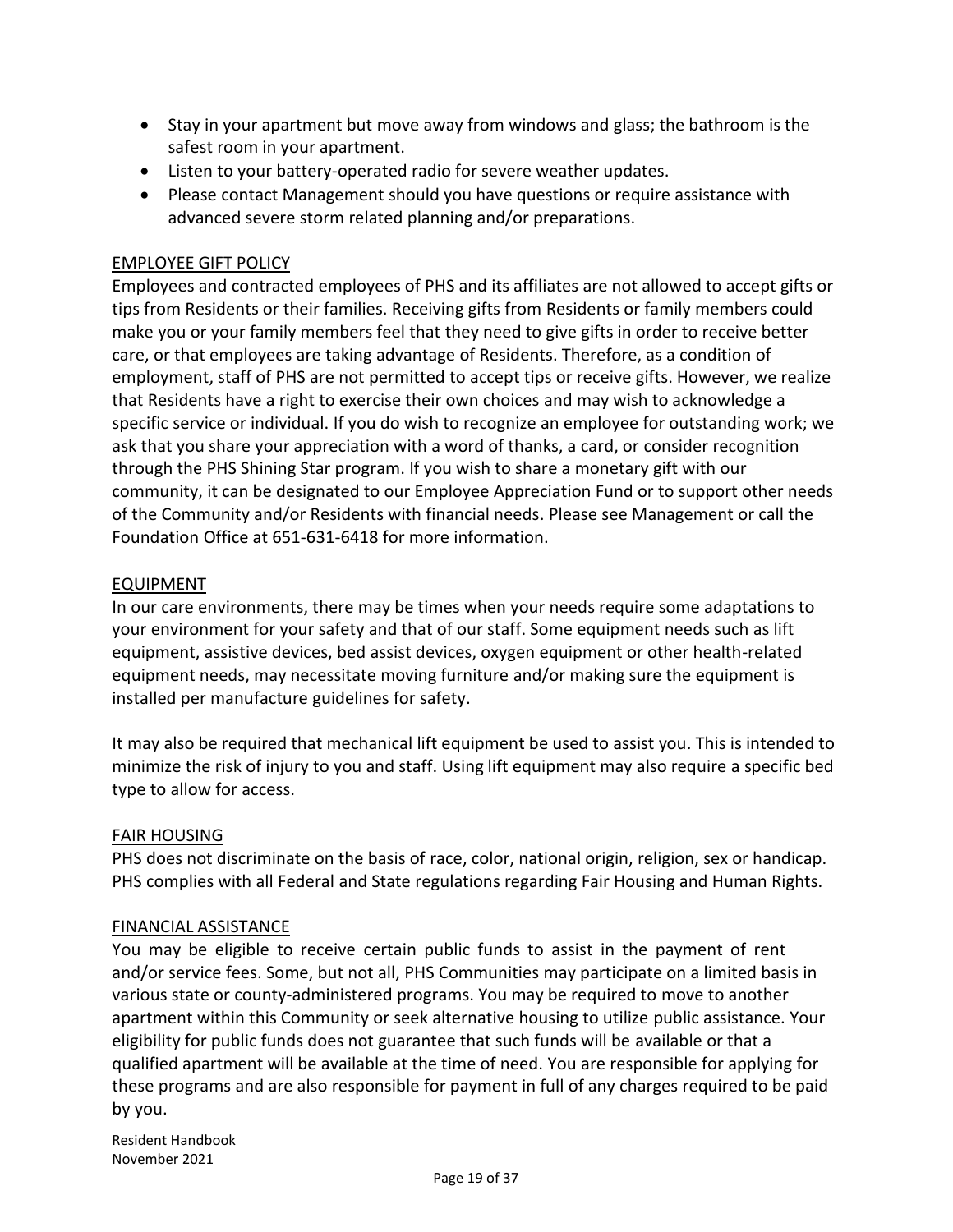For no fee, you may also wish to contact the Aging and Disability Resource in St. Croix County in which you reside to obtain assistance in evaluating your housing and service needs and available resources See also Answering Your Financial Questions booklet.

#### FIREARMS AND WEAPONS

All firearms are restricted in all areas of the building.

PHS strongly discourages firearms and other weapons on any of our premises at any time. However, in accordance with state law, in PHS owned or managed Independent Living apartments, Residents with appropriate permits may have firearms. Additionally, PHS's policy states that these firearms must:

- 1. Remain unloaded
- 2. Remain within the apartment
- 3. Be secured in a locked cabinet or drawer

Firearms may not be stored in any common area, storage locker, garage stall, automobile or other vehicle parked in the garage or on the premises. No firearms or weapons of any sort are permitted in our care environments, or elsewhere on the premises except where authorized by law.

#### FOUNDATION

The PHS Foundation is a non-profit organization dedicated to raising charitable gifts to support the mission of PHS. Generous donors have been essential since PHS was founded in 1955. The Foundation welcomes gifts made through cash and stock contributions, future gifts through wills, bequests, designated beneficiary of IRA Funds or Life insurance, and life income gifts such as charitable gift annuities. The Foundation conducts endowment and capital campaigns to build new communities and renovate the existing communities of PHS. Gifts raised by the Foundation also support benevolence (providing funds for residents who have exhausted their assets), spiritual care, including the ministry of chaplains, and educational opportunities for employees, among other ministry priorities. Many residents and their family members choose PHS as one of their philanthropic priorities.

#### **GAMBLING**

This Community may offer gambling themed activities or events, such as Bingo or Casino Night. Winning prizes is acceptable, however, no paying to play a game is allowed. This is in accordance with state gaming commission rules. This Community does not sponsor casino outings. Residents may organize outings directly through casinos if they wish.

#### GARAGE

Underground garage stalls are available for an additional charge. See Hospitality and Ancillary Services Rate Sheet for rates. The following rules apply:

- Stalls are assigned by Management
- No warming up your car indoors
- Turn lights on when entering and exiting
- Be sure the garage door is shut completely after you enter or exit.

Resident Handbook November 2021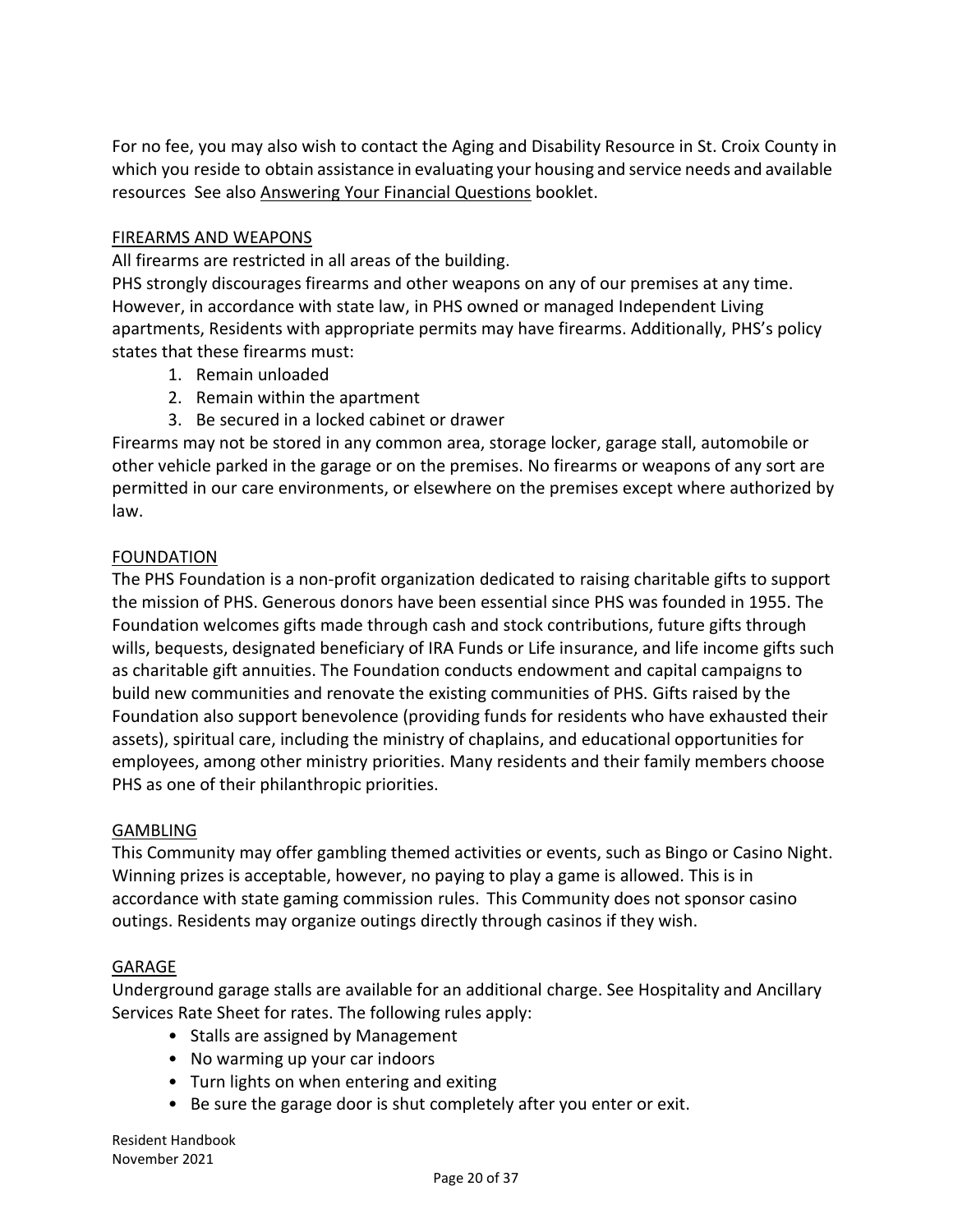- Only one vehicle should enter or exit at a time
- Fobs are assigned and batteries expire from time to time. See Management for assistance as needed
- Report if opener/fob is lost there will be a charge for lost garage door openers/fobs.
- Speed limit in garage is 5 miles per hour
- Park equally between lines
- Report any suspicious activity
- Follow appropriate directional signs
- Garage renters must provide complete information regarding vehicle and insurance
- Inform management of all changes related to vehicle registration or license plates

#### GARAGE STALL

Storage of personal items in your garage stall is not permitted. Management is not responsible for the security or damage of items in garage. Do not store flammable or corrosive materials in by vehicles. It is recommended that items that may be damaged by extreme temperatures or moisture not be stored in the garage.

#### GARBAGE DISPOSAL

If disposal is malfunctioning do not try to fix it yourself. Please call the Reception Desk to place a work order. Using your disposal may disturb your neighbors if used during early and late hours. Please be courteous. For normal operation, there is no need to run for extended period of time (more than 1 minute).

To keep your disposal a safe and functioning appliance:

- Do not put your hands in disposal
- Do not let any metal objects such as spoons, forks, and knives fall into disposal
- Do not dispose of bones, glass, rice, coffee grounds, large seeds, banana peels, onion skins or any hard- to-grind items such as celery or potato peels
- Run cold water while using disposal

#### GARDENING/LANDSCAPING

This Community is responsible for landscaping and garden areas. Annually, garden plots will be assigned by Management. Garden supplies may be made available for use of all. Plots are to be kept tidy during and at the end of the season. Please do not place anything in the common outdoor areas such as planters, bird feeders or statues.

#### GENERAL STORE/MARKET

Located in the main lobby near the reception desk, the store is open during regular business hours.

#### **GRIEVANCES**

If a time arises when a complaint or serious concern has not been resolved through routine channels, concerns may be directed to Management. If the Campus Administrator is unable to resolve the matter, you may contact the Regional Director of Operations (RDO). The RDO may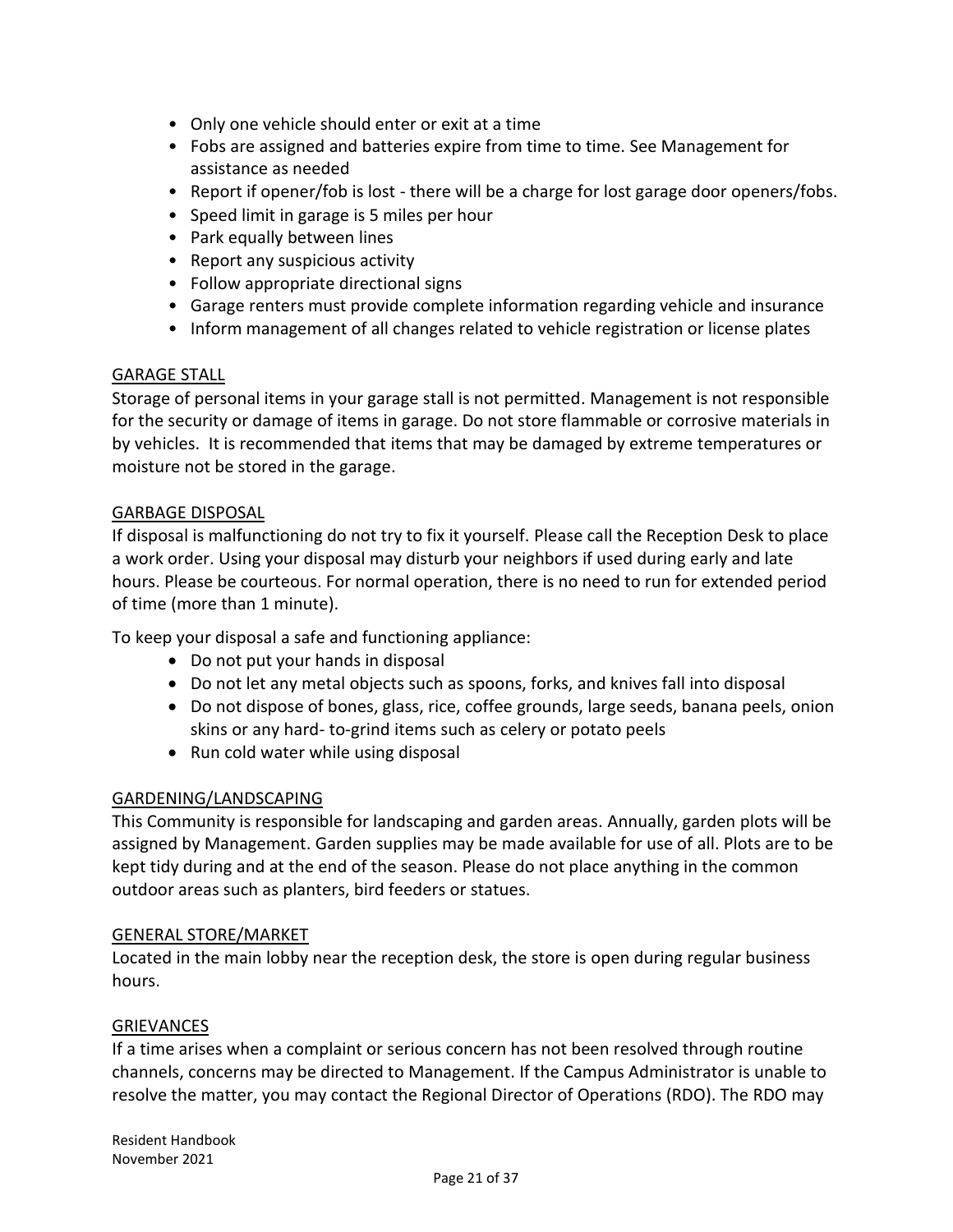be reached by contacting:

Regional Director of Operations 2845 Hamline Avenue N Roseville, MN 55113 651-631-6100

# **GRILLS**

Individual charcoal, electric, and gas grills generally are not permitted. Electric grills may be permitted by exception in some communities and according to local ordinances. PHS may provide grills in designated outdoor areas. Use of the grills must be approved by Management or other authorized staff. After each use, grills must be cleaned appropriately. Proper grilling utensils must be used. PHS is not liable for any injuries incurred as a result of use. Also see PHS's Electric Grill Policy on Decks.

### GUEST SUITES/ROOMS

Guest suites/rooms are available on a short-term basis. Children must be accompanied by an adult. Visiting pets using the guest suite/rooms must comply with all visiting pet expectations. See also PETS. Reservations may be made by contacting the Reception Desk. Reservations are taken on a first come/first serve basis. See Hospitality and Ancillary Services Rate Sheet.

### HEATING/COOLING

For your comfort, heat and air conditioning may be individually controlled in each apartment. If you plan to be absent from your apartment for extended period of time, please do not set your thermostat below 65 degrees. Space heaters are prohibited unless specifically approved by Management. Should any problems arise with your heating or cooling, please contact the Reception Desk to open a work order.

#### HOLIDAY DECORATIONS

The use of any natural green trees or wreaths is prohibited in individual apartments, hallways, decks or patios and common areas. Flame resistant artificial trees and greenery are permitted. Only U.L. approved tree lighting in good repair may be used. All holiday decorations that are outside the apartment (hallway, decks, patios) and visible to others, should be put up no sooner than 45 prior to the holiday and removed within 30 days after the holiday.

# HOSPITALITY AND ANCILLARY SERVICES

PHS has a variety of services that are offered in our communities. Some of these services are provided by our staff and some are provided by outside contractors. Please see the Hospitality and Ancillary Rate Sheet for additional information. PHS does not require that you use the services offered by us or our affiliates, however in some circumstances, our fees may still apply. For example: The lowest level service package will still be billed for primary Assisted Living Residents choosing to use another provider of Assisted Living Services. We strongly recommend that the provider of service you contract with be licensed, bonded, and insured. It is your right to ask any provider for these documents. PHS is not responsible for any outside agency or related services contracted individually by a Resident.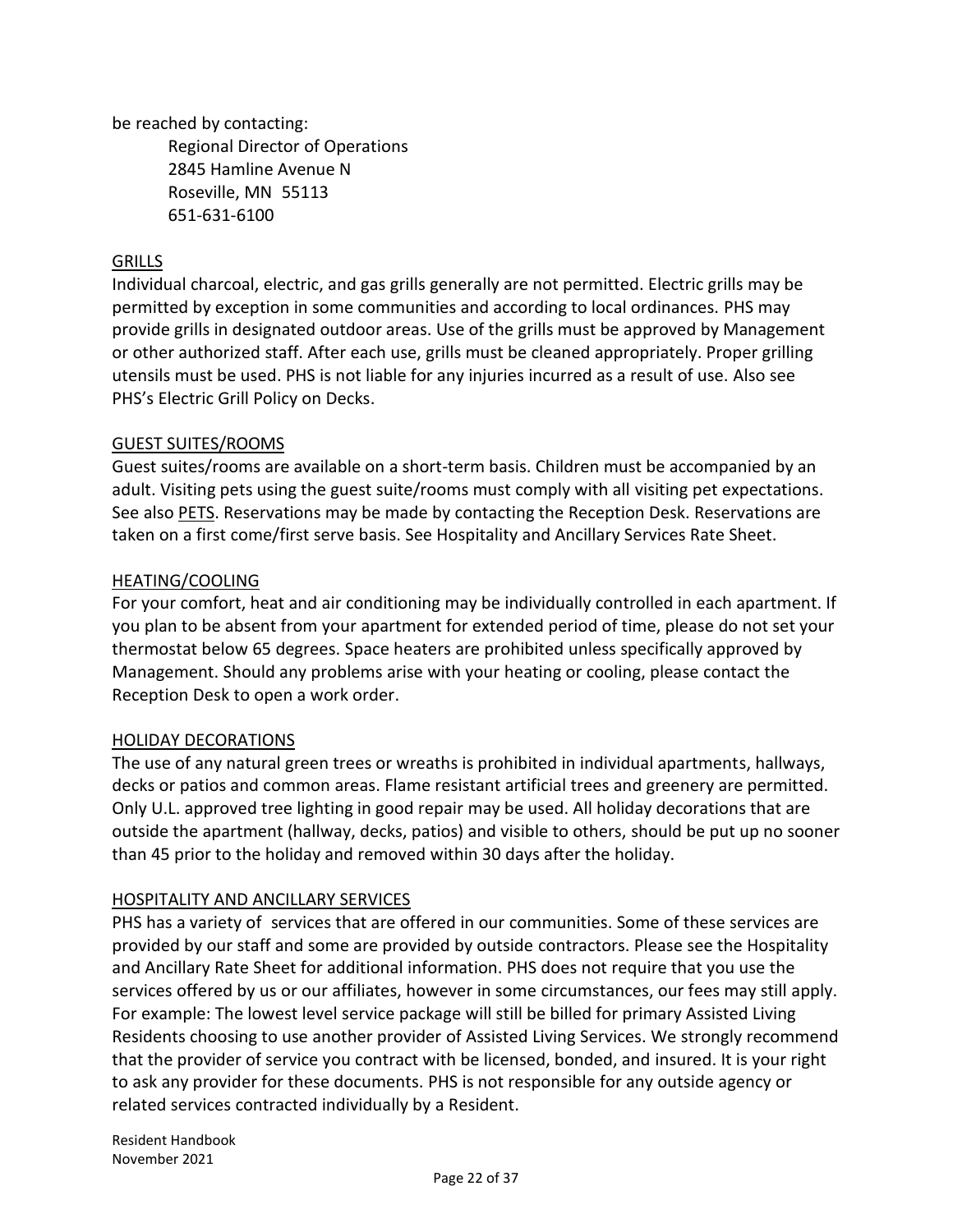#### HOUSEKEEPING

Housekeeping of the common areas throughout the building is a service provided by staff. We are proud of the appearance of this Community and housekeeping schedules are developed to ensure ongoing cleanliness. If you become aware of any housekeeping needs, please contact Management.

**Care Center:** Residents will receive routine cleaning of their room and bathroom. Bed and bath linens are provided, and linen changes are included in room rates.

**Commons/Arbor:** Residents will receive weekly light housekeeping services (up to ½ hour) included in the rent. Housekeeping schedules are subject to change. Services include trash removal, cleaning of bathroom and kitchen (floors and countertop) and vacuuming. Weekly linen changes are also provided. Clean linens need to be readily available. Additional services are available. Please see the Hospitality and Ancillary Services Rate Sheet for further information.

#### **Terrace:**

Light housekeeping includes cleaning of bathroom and kitchen counters, fixtures and floors, vacuuming of carpets and light dusting. Your personal possessions will not be moved for dusting. Heavy furniture such as couches and beds will not be moved. You may purchase light housekeeping and/or laundry services. You may also purchase deep cleaning, which may include such services as moving of furniture for floor and carpet cleaning, oven cleaning etc. Please see the Hospitality and Ancillary Services Rate Sheet for further information.

#### **INSPECTIONS**

Periodic inspections of the apartments by staff may be necessary to ensure the health, safety, and general maintenance of the building. At a minimum, you should expect an annual test of smoke detectors and other emergency systems. In addition, some municipalities or governing agencies require inspections by their officials on an annual or periodic basis. Whenever possible, Management or authorized personnel will notify you 24 hours in advance before inspections. You are welcome to be present during any inspection. For emergencies no notice may be given.

#### INTERNET

Public Wi-Fi is available to all Residents. It is not a secured connection. It is similar to what you would find in a public location such as coffee shop or public library and is therefore also subject to possible high usage/slowness as a result. If a private network is desired, you may contract directly with an internet provider.

#### KEYS/KEY FOBS/KEY CARDS

You will receive keys/fobs when you move into your apartment. You will be provided with the necessary keys for entering the building, apartment, and mailbox. Please report any lost keys/fobs to Management immediately. There will be a charge for replacing keys/fobs. See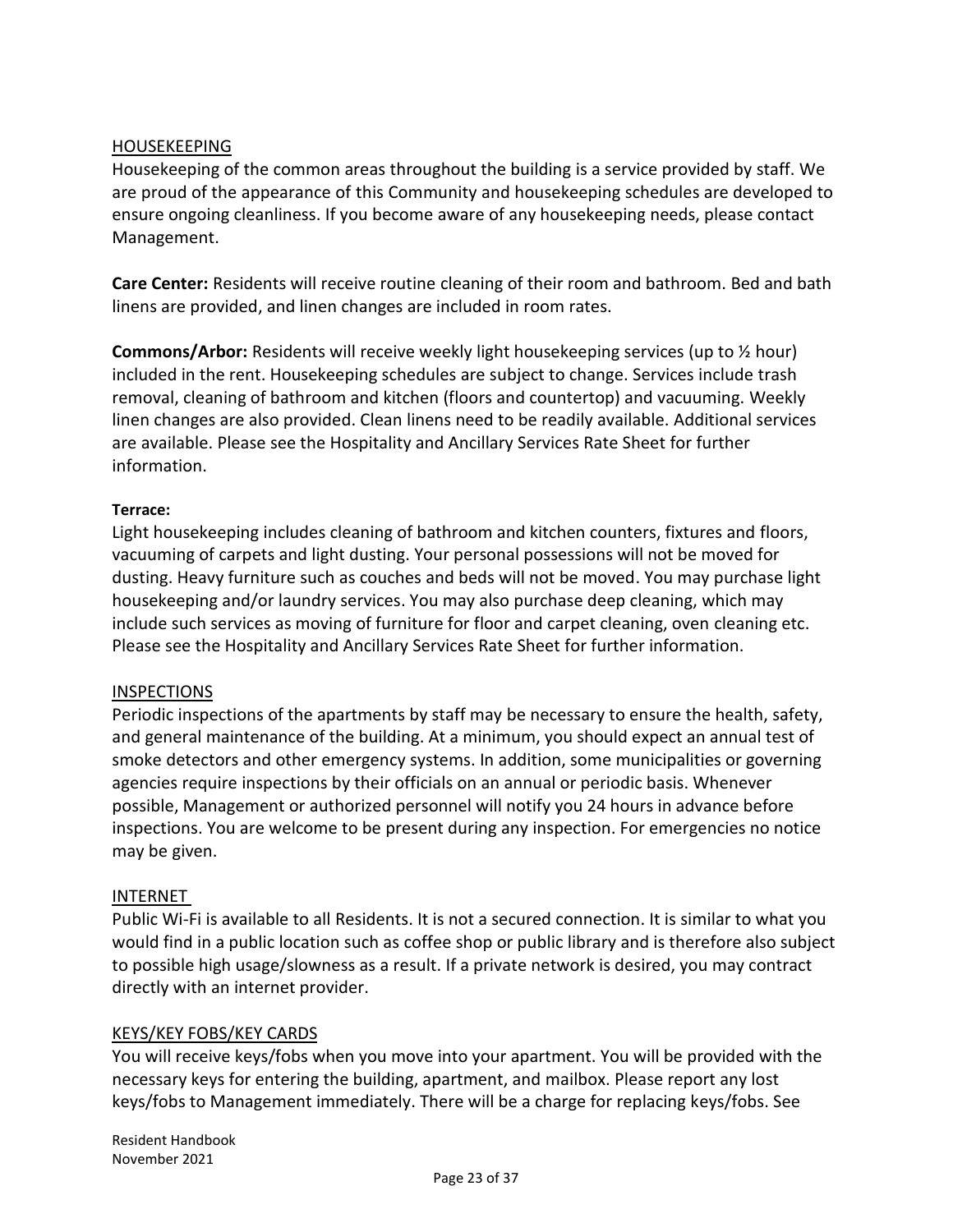Hospitality and Ancillary Rate Sheet. For the security of this Community, duplication of keys or fobs is prohibited.

# LANDLORD AND TENANT HANDBOOK

A booklet published by the Division of Trade and Consumer Protection is available by calling 1- 800-422-7128.

# LAUNDRY

**Care Center:** Bed and bath linens are provided. Laundering of personal clothing is included in the daily rate. Families wishing to do a Resident's personal laundry may do so. Please label all personal items.

**Arbor**: Assistance with laundry, up to three loads per week, is included in each Resident's care package. Additional laundry services can be arranged through the Clinical team for an extra charge.

**Commons:** Laundry machines are available on each floor at no charge. Laundry soap and fabric softener are built into the machines. Please refrain from using the laundry machines from 8pm to 8am, to respect the quiet enjoyment of each Resident. Assistance with laundry can be arranged through the Clinical team and can be added to the Resident's care package.

Please do not overload machines, use liquid bleach or dye laundry in machines. When finished with laundry, leave the doors of machines open. Upon completion of your laundry cycle, please remove clothing from the machine promptly and clean the lint trap in the dryer.

**Terrace:** Laundry machines are available in each apartment. Please use the machines according to manufacturers' guidelines. If your laundry machines are not working properly, please contact the Reception Desk to place a work order.

# LEGAL REPRESENTATIVE

There are several ways that you may designate individuals to act on your behalf. Please provide Management with documentation of any formal Power of Attorney, Guardian or Conservator relationships which may apply. You may also choose to designate a representative in your Residency Agreement to be involved with Management on your behalf. The responsibility of this designee will be to assist you in fulfilling your financial obligations in full and on time, and to assist you in compliance with the terms of your Residency Agreement. This does not require the designee to use their own resources to fulfill their obligation on your behalf. Residents of our care environments are asked to provide Health Care Directives to Management.

# LIBRARY

The library is open to all Residents and is made available for your enjoyment. Information and book check-out procedures may be found in the library. Donations of books may be accepted based on need and available space, please see Management for more information. Please be aware that donated books become the property of the community and we do not promise to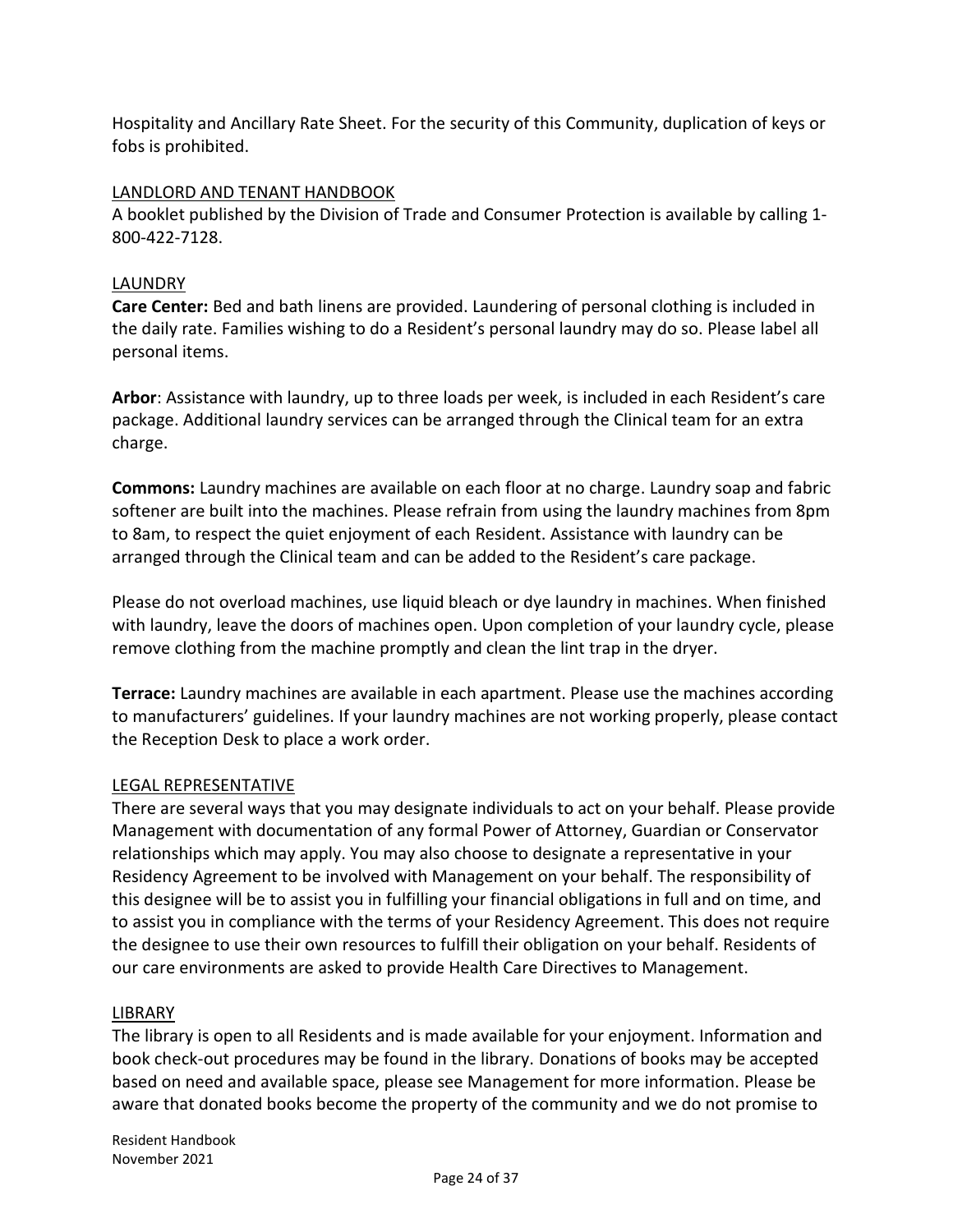offer every donation for lending. Friday Memorial Library volunteers will distribute books to our site. See the Life Enrichment department staff for further information.

## LIQUOR/BEVERAGE LOCKERS

Liquor/beverage lockers are available for Resident use in the Club Rooms and are available on a first-come, first-served basis. There is no charge to have a liquor locker. If you are interested in having a liquor locker, please contact Management.

#### LOCATIONS

PHS has many locations. For current information, a location guide is available from Management. You may also visit our website at [www.preshomes.org.](http://www.preshomes.org/)

#### LOST AND FOUND

Items which become separated from their owners should be reported to Management. PHS is not responsible for lost items. Lost keys or fobs should be reported to Management immediately.

#### MAIL

Your individual mailbox is located in the Terrace and Commons lobby. You have a separate key to open your mailbox. The number which appears on your mailbox is the same as the number of your apartment. Outgoing mail is next to the mailbox. Please note that Post Office staff are not allowed to distribute mail directly to you and he/she may not allow you to retrieve your mail from your individual box until the main delivery box/door is closed. Upon move-out, appropriate change of address forms should be completed with the Postal Service. See also DELIVERIES and MOVING PROCEDURES/POLICIES.

#### MAINTENANCE AND REPAIR

Management will make necessary repairs of electrical, refrigeration, heating, air conditioning, plumbing and other building related repairs. For service, please contact the Reception Desk to open a work order. If the problem is due to defective equipment or normal wear and tear, no charge will be made. If the problem is a result of your neglect or misuse of equipment, a charge may be made for the cost of the repair. Upon move-in, all light fixtures will have properly sized and working light bulbs. If you would like large items (i.e., mirror, large pictures, televisions) hung on the wall, please contact Management to initiate a work order or gain a referral. Additional charges may apply. Please see the Hospitality and Ancillary Rate Sheet. Painting, or any other decor alterations to the apartment, may be completed with Management approval and the understanding that upon move-out you may be responsible for the cost of returning it to its original condition. Please see Management for more information on how to customize your apartment and the terms of the Customization Agreement.

At any reasonable hour of the day with notice, and in the event of an emergency at any time, staff and agents of the Community have the right to enter the dwelling apartment of a Resident to address requested or necessary repairs, maintenance, and/or replacement. Further, staff has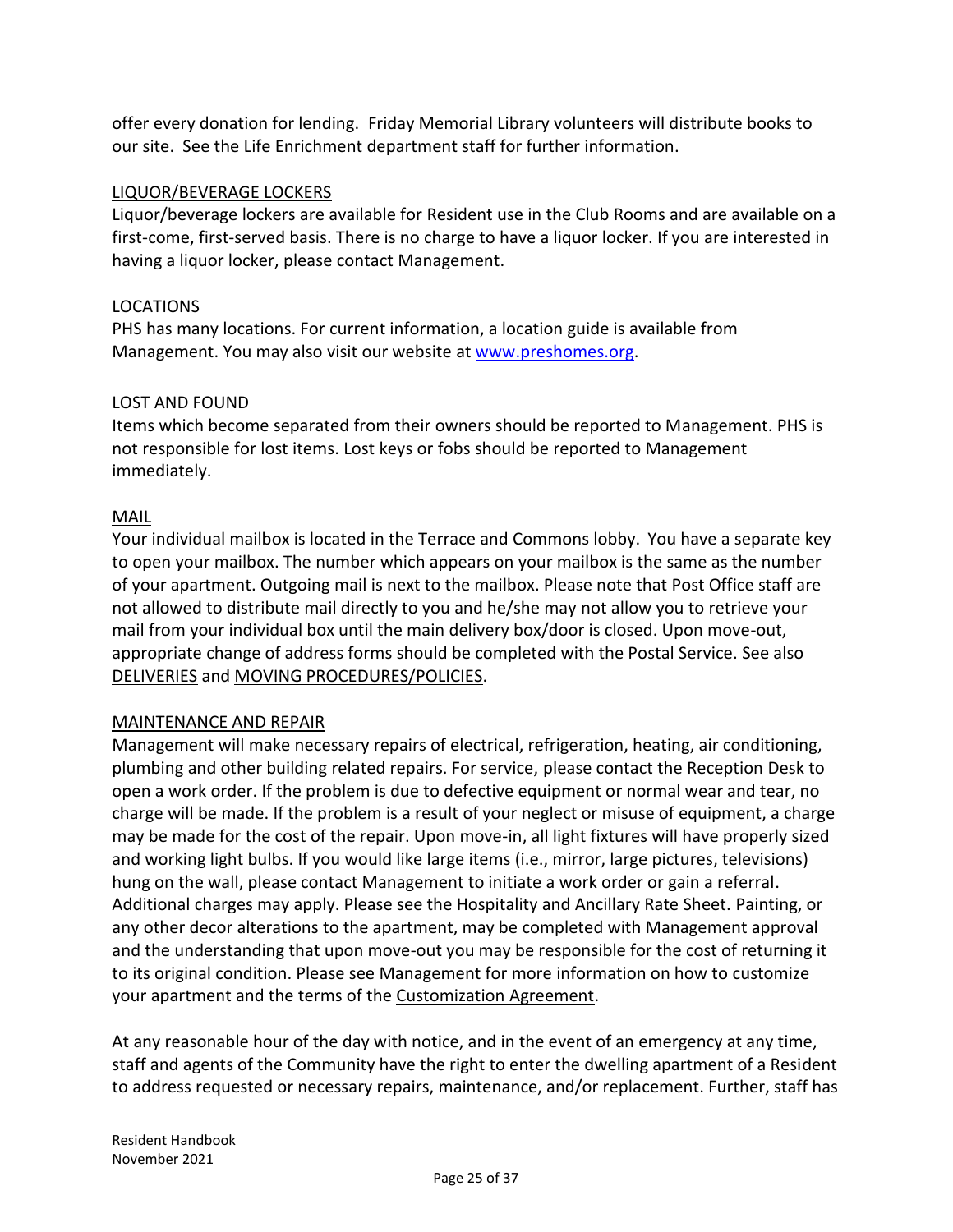the right to authorize entrance for such purposes by employees of any contractor, utility company, municipal agency, or others. In any event, an effort will be made to contact the Resident prior to entering the apartment. Every effort is made to address work in a timely fashion. However, maintenance requests will be addressed on a priority rather than first come, first served basis. The priority will be:

- Life and safety issues
- Problems causing wide-spread or on-going damage
- Building fixtures, furnishings or equipment in apartments or common areas
- Resident personal requests (for example: hanging a picture or mirror).

#### MAINTENANCE EMERGENCIES

If you have a maintenance emergency such as a water problem, loss of heat, excessive heat, phone outage, please contact the Receptionist immediately. The Receptionist will notify the engineering team. If your emergency is "after-hours" please contact the Assisted Living nursing staff**.** They will contact an on-call engineering staff member to address the issue.

### MAPS

For building maps, grounds maps, or all community location guides, please see the Reception Desk.

### MEMORIAL SERVICES

Chapels or designated common areas are available for individual memorial services. Services in honor of all Residents who have died may also be planned. Please contact Management for support in planning.

#### MISSING PERSON

In our care environments, if we are unable to locate you, our staff will notify your responsible party and implement a coordinated search effort. Please see Management for more information regarding our Missing Person policy.

#### MOVING PROCEDURES/POLICIES

*MOVING IN:* It is the responsibility of the resident and their family to move furniture, clothing and personal items into their new home. The date of the move-in must be scheduled with Management. We strongly recommend the use of a licensed, bonded, professional moving company. For Resident convenience, keys and garage door openers may be available prior to move-in.

All move-ins will take place through locations designated by Management to provide convenience to the movers and to reduce disruptions to other residents. At the time of move-in an Apartment Inspection Form will be provided for completion which will clearly document the existing condition of the apartment at the time of move in. For your convenience, carts are available in the Community for moving small items and boxes. Empty boxes should be broken down and stacked in the designated dumpster in the garage. You may wish to order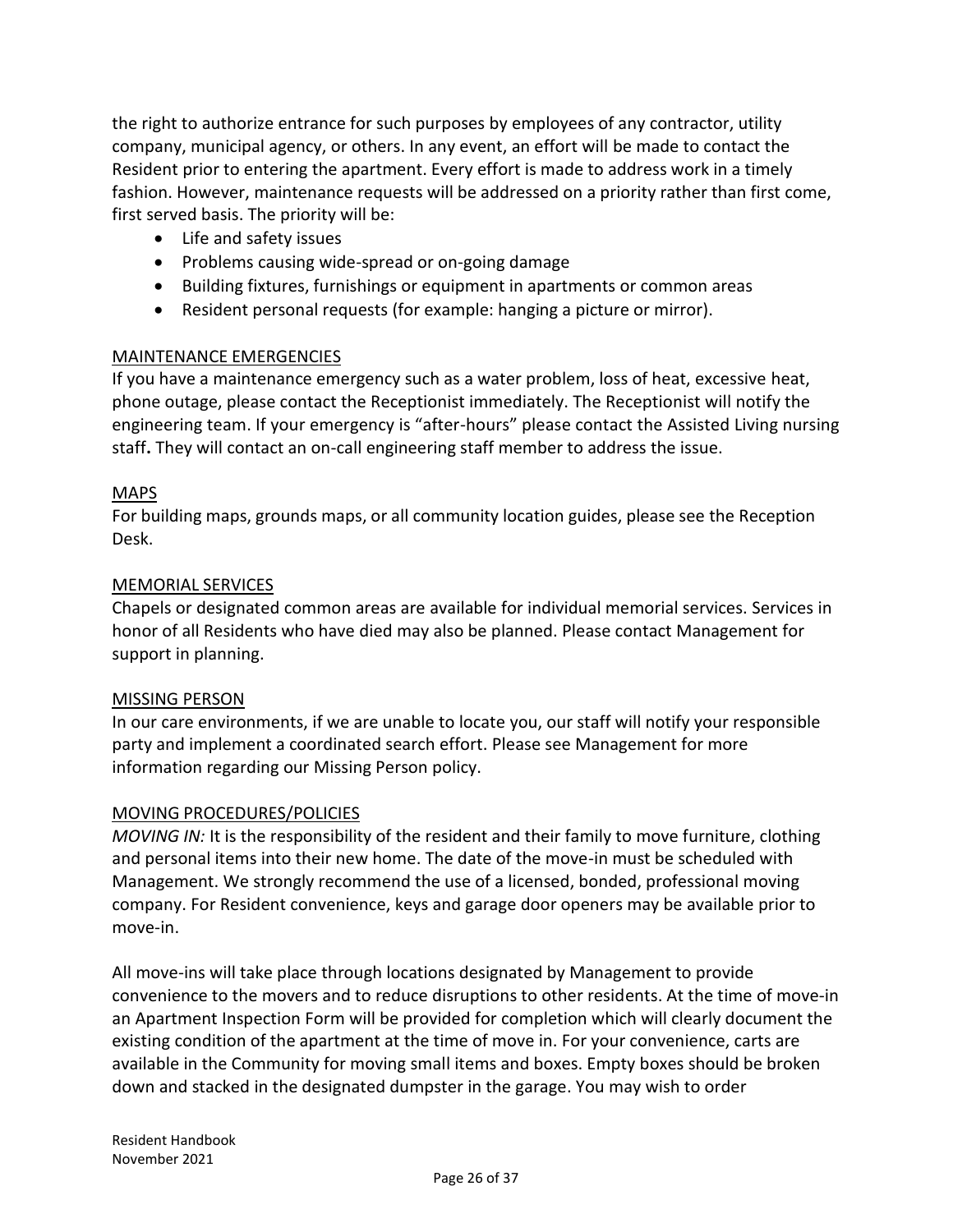newspapers and/or additional cable TV services prior to the date of move-in, so that they are available on your first day. Arrangements should be made with the Post Office to forward mail to your new address.

*MOVING OUT:* At the time of move-out, the original Apartment Inspection Form will be reviewed. Any new damages, beyond normal wear and tear, will be noted and are your responsibility. Damages will be withheld from the damage deposit. Any damages exceeding the amount on deposit will be billed to you or your estate. Proper notice is required prior to moving out of your apartment. Please consult your Residency Agreement for details regarding notice terms. PHS retains the right to show your apartment to prospective Residents during your notice period. We continue to respect your right to privacy during this period and will give you notice prior to showing. Upon moving out of your apartment, all keys/fobs and garage door openers must be returned, storage areas must be cleaned out, and the apartment must be cleaned according to guidelines you will receive at the time of notice. Internet equipment, which includes the box, cables and remote, must remain in the apartment. Please notify the local Post Office of the move-out date. A forwarding address is required so that we may send a final statement and return any applicable deposit.

*INTERNAL MOVES*: PHS recognizes that you may need or desire to move from one apartment to another, to another setting, or to another PHS community. As a current Resident, you may be given priority consideration. Generally, when more than one person requests a move to the same apartment or space, we consider urgency of need first. Please see Management for further information. Please be aware that the costs associated with an in-house move will be your responsibility. With certain specific exceptions, there is a transfer fee for moves within a setting.

# NEWSLETTER

This Community publishes its own newsletter each month. It is filled with interesting news and timely information regarding the many ongoing events and activities. The monthly newsletter is an important medium of communication between residents, staff, family members, and volunteers. The newsletter is available for pick-up by residents at several locations throughout the Community. It may also be viewed on the internet at [www.deerfieldphs.org.](http://www.deerfieldphs.org/)

# NEWSPAPER DELIVERY

Newspapers are delivered directly to the building. To begin or end an individual subscription, to place a vacation hold or to communicate any delivery problems please contact the circulation department of these newspapers directly.

# NONDISCRIMINATION AND LANGUAGE ASSISTANCE

PHS complies with applicable civil rights laws and does not discriminate on the basis of race, color, national origin, sex, age or disability in their health programs and activities. PHS also does not exclude people or treat them differently because of race, color, national origin, sex, age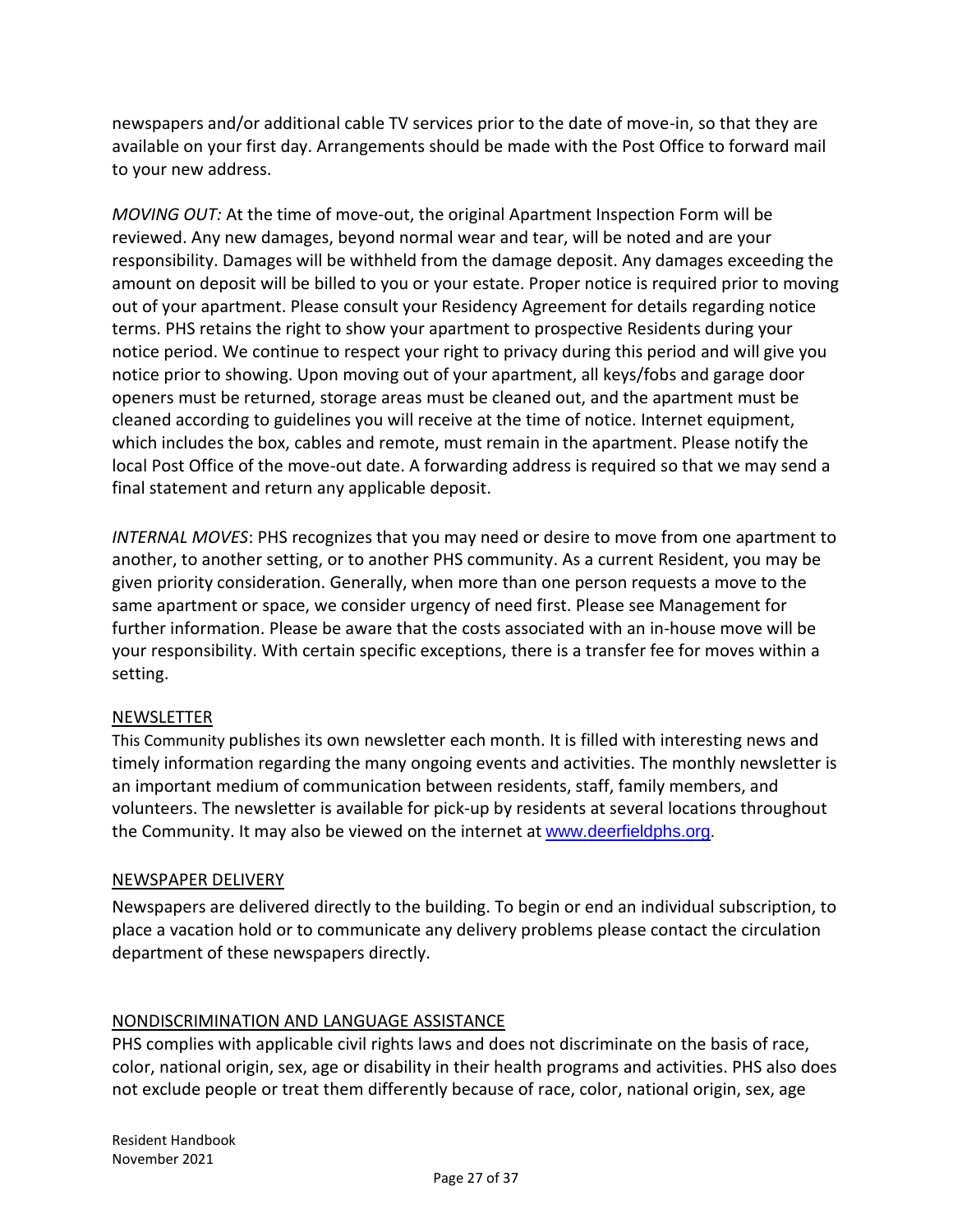(except as allowable under law relative to our Statement of Intent to Serve) or disability. For the safety and wellbeing of all Residents, PHS does require Residents comply with the Residency Requirements of the Residency Agreement and will work with each Resident to address any concerns about those requirements.

PHS will (1) provide appropriate auxiliary aids and services free of charge and in a timely manner when such aids and services are necessary to ensure an equal opportunity to participate to individuals with disabilities, and (2) provide appropriate language assistance services free of charge in a timely manner when such services are necessary to provide meaningful access to individuals with limited English proficiency.

#### OFFICE HOURS AND SERVICES

For services including photocopies, faxes, stamps, etc., please see Management.

#### OUTDOOR SPACES (PUBLIC AREAS)

Walkways, gardens and patio furniture are provided for the enjoyment of Residents and Visitors. Reservation may be needed for private gatherings in outdoor areas. Bicycles, skateboards, and in-line skating is prohibited on walkways. Electric personal assistive mobility devices (motorized wheelchairs and scooters) may be used on the walkways. In the shared outdoor areas, the following are not permitted: birdfeeders, moving of or placement of additional patio furniture in non-designated areas. Pets must be leashed. Keeping our property clean is the responsibility of all who use our outdoor areas.

#### OUTINGS

This Community offers outings for shopping and social events on a scheduled basis. Please contact Management for information about signing up for outings. Outings may be cancelled for reasons including, but not limited to, severe or inclement weather and lack of interest. Safe and appropriate conduct is required.

#### OXYGEN

Persons with electric oxygen concentrators should have an alternative plan for oxygen in case of power outage. Some hallway outlets may be on a generator and available for use. Please see Management for more information. We recommend that you have a spare/portable tank available as well. Persons with pressurized tanks must be aware of and follow safety procedures. Please contact your oxygen vendor for information.

#### PARKING

Underground parking is reserved for a monthly rental fee, dependent upon availability. Outside parking is free. Handicapped parking spaces are for persons with handicap stickers or plates only. No personal belongings are allowed to be stored in the garage/parking stall other than mobility assistive devices. Residents are responsible to move their cars when snow plowing, or parking lot maintenance is necessary. Outdoor storage of recreational vehicles or automobiles is not permitted. Outside parking is available for visitors. Inside visitor parking may be available on a limited basis - please check with Management. See also GARAGE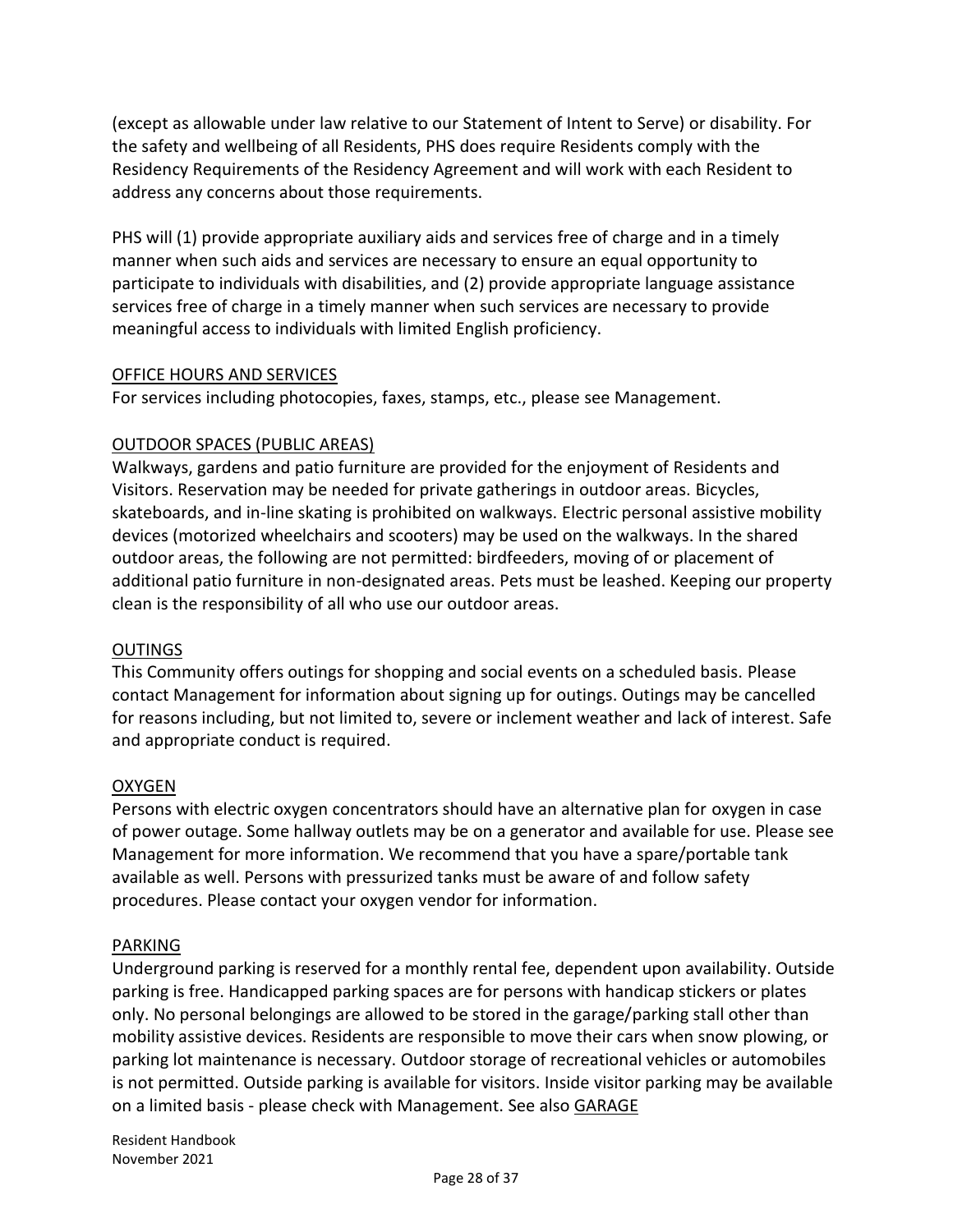# PASTOR

Spiritual Care is an important aspect of the ministry and services provided by PHS. Interdenominational services led by our on-site Pastor are offered on a regular basis and are included in the monthly program calendar. We welcome clergy of area churches. Please contact Management for assistance. If you desire a personal visit from our community Pastor, please contact the Resident Services or Housing Director**.**

### PERSONAL PROPERTY/VALUABLES

PHS encourages all residents to appropriately protect their personal property and their valuables. Residents should lock the door to their apartment. All Residents should secure their valuables and never leave jewelry, cash and credit cards exposed on dressers and tabletops. Arbor Residents are encouraged to not have valuables in their apartment. Family members should care for those items. In the event of a suspected theft please contact Management immediately. See also RENTER'S INSURANCE.

### PEST CONTROL

A pest prevention program is in place. Please call Management if you see insects or other pests. If your neighbors have pests, we may make an appointment to treat your apartment also as a preventative measure. Please do not feel embarrassed if you see pests in your apartment. We realize that pests travel from one apartment to another, and a report does not necessarily reflect upon your housekeeping efforts. It is to everyone's advantage that these problems be reported immediately. If Resident or his/her invitees are determined to be the source of an infestation, Resident may be responsible for extermination and control expenses.

#### PETS

# **Visiting Pet Animals**

PHS allows domestic pets with current immunizations to visit the community. The owner of the pet is responsible for its behavior at all times. Visitors who bring pet animals may be asked to sign a Pet Release form, which is available from Management, and must respect and recognize that some Residents and other visitors do not wish to have contact with animals. Documentation of immunizations and health records must be available upon request. Animals must be under the control of owners. No retractable leashes are allowed. Pets must be on a leash of a fixed length no longer than six (6) feet. Visiting animals must be kept out of kitchen areas, sterile supply areas, medication rooms and all dining areas. Exotic and/or domesticated farm animals are not permitted unless they are under the supervision of trained animal handlers. All pet owners must clean up and dispose of waste appropriately. Contact management if assistance is necessary.

#### **Resident Owned Pets**

Certain animals are allowed as pets in most settings. Approved animals include small caged bird species, domesticated dogs and cats, and fish in aquariums not exceeding 20 gallons. Dogs may be restricted by size. Birds of prey and snakes are specifically prohibited as Resident pets, along with any wild, undomesticated, vicious, destructive or uncontrolled animals. With the exception of a working animal, defined as an animal trained and certified to assist the disabled (Service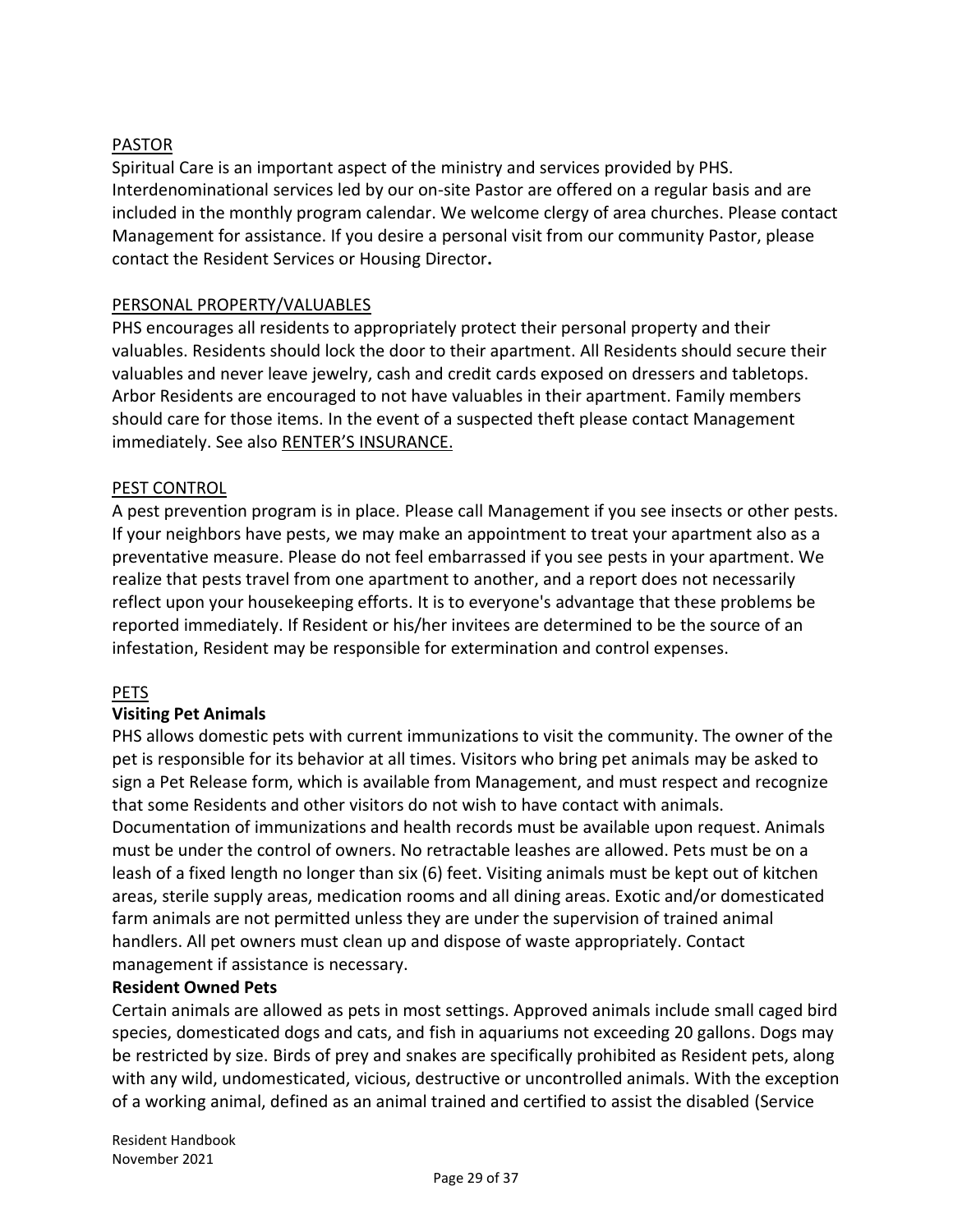Animals), no Resident owned dog, cat or other pet will be allowed in the dining room, Community kitchen, and laundry room or beauty/barber shop. A pet owner may not take a pet into the apartment of another Resident without the explicit permission of the Resident. Management may limit pets to certain floors in the building. Pet owners are required to sign a Pet Responsibility Addendum to their lease and pay an additional Pet Fee. For details about these responsibilities, please see Management.

#### **Community Owned Pets**

In some instances, a Community may choose to own a pet or pets, including birds in aviaries, fish in aquariums and cats or dogs. With the approval of Management these animals may be allowed off leash within the Community. All other rules, as set forth above, will apply.

#### **Service Animals**

For specific information on Service Animals, please see SERVICE ANIMALS.

#### **All Pets and Animals**

The designated pet waste area is located behind the outside garage located on the west of the Terrace in the grassy area.

#### PLANTS

The plants in the common areas are maintained by staff or designated Resident volunteers. Please do not water, fertilize, etc. Accepting plants as a donation must be approved and is at the discretion of Management.

#### POLICY CHANGES

This Resident Handbook was developed as an evolving policy manual. Management reserves the right to alter or amend policies as circumstances warrant. Information regarding current policies is available from Management. This Resident Handbook will be updated periodically.

#### PORTABLE SPACE HEATERS

Because of fire hazards, the use of portable space heaters is prohibited unless specifically approved by Management.

#### PRIVACY

Staff will respect Resident's privacy by knocking or requesting permission to enter a Resident's apartment. All housing Resident apartments are furnished with a lockable unit door that the Resident can lock if desired.

Management reserves the right to enter apartment in the case of emergency, or safety. Safety issues may include, but are not limited to health emergencies, maintenance emergencies, inspection for sanitation, pest infestation, issues relating to the quiet enjoyment of other Residents. Management will not enter your dwelling in your absence for non-emergency maintenance or scheduled services except as authorized or by prior arrangement.

#### RECYCLING

Recyclable materials should be brought to the designated place in the parking garage. For cleanliness and odor control, all containers should be rinsed clean before recycling. Small boxes

Resident Handbook November 2021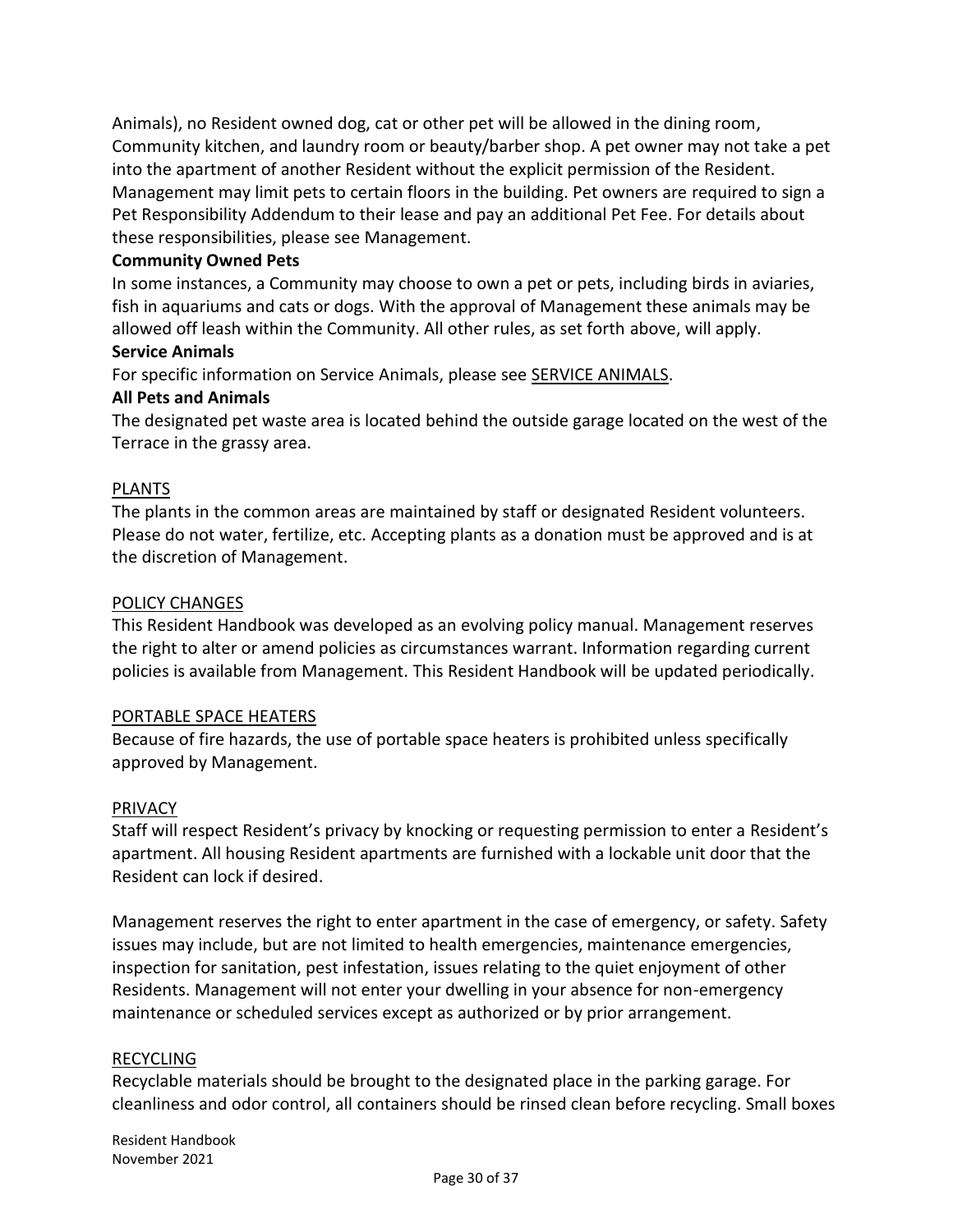need to be broken down. If you are physically unable to bring recyclable items to the designated recycling containers, special arrangements can be made by contacting Management. We request your help and adherence to this recycling policy. Please do not place CFL bulbs or batteries in the trash.

### RENT AND OTHER COST INCREASES

This Community strives to provide high quality housing and services at affordable rental rates. Management completes a budget projecting the expenses and revenues for this Community. Rental rates are then determined to offset the anticipated expenses. Consult your Residency Agreement for specific information relating to notice periods. We advise Residents to anticipate rental increases.

#### RENTERS INSURANCE

PHS strongly encourages prospective Residents to consider purchasing renter's insurance coverage prior to moving into a PHS owned or managed community. Renter's insurance can cover loss of your personal property from many risks including fire, lightning, windstorm, hail, explosion, smoke, theft or vandalism, water-damage from home utilities, electrical surges, as well as many other perils.

Your renter's policy can also protect you from loss for liability resulting from personal injury or property damage to a third-party, whether the incident occurred within your rented residence or elsewhere.

Renters insurance is relatively inexpensive and readily available from most insurance companies. If you are moving to a PHS community from your own home, your insurance agent may be able to transition your coverage from a homeowner's policy to a renter's policy with the same insurer.

#### RESIDENCY AGREEMENT/LEASE

All Residents of PHS Communities must sign a Residency Agreement, also called a lease. It is a legal contract between you and Management. It is enforceable by both parties. Please read it carefully, as information in the Residency Agreement will answer many questions. The rules set forth in the Resident Handbook are also a part of your rental terms and conditions. Consult your Residency Agreement for specific rental terms and notice periods. Under the terms of the Residency Agreement, Resident is obligated to comply with the rules set forth in this Handbook.

#### RESIDENT CONDUCT/EXPECTATIONS

You are expected to conduct yourself in a respectful way. All Residents may expect the quiet enjoyment of their apartment and common areas of the building. Out of respect for fellow residents, "quiet hours" may be implemented. Disturbances may include excessive volume of TV or stereo, slamming doors, raised voices or noisy visitors. Please inform Management of any disturbances.

#### RESIDENT DAILY CHECK SYSTEM

Resident Handbook November 2021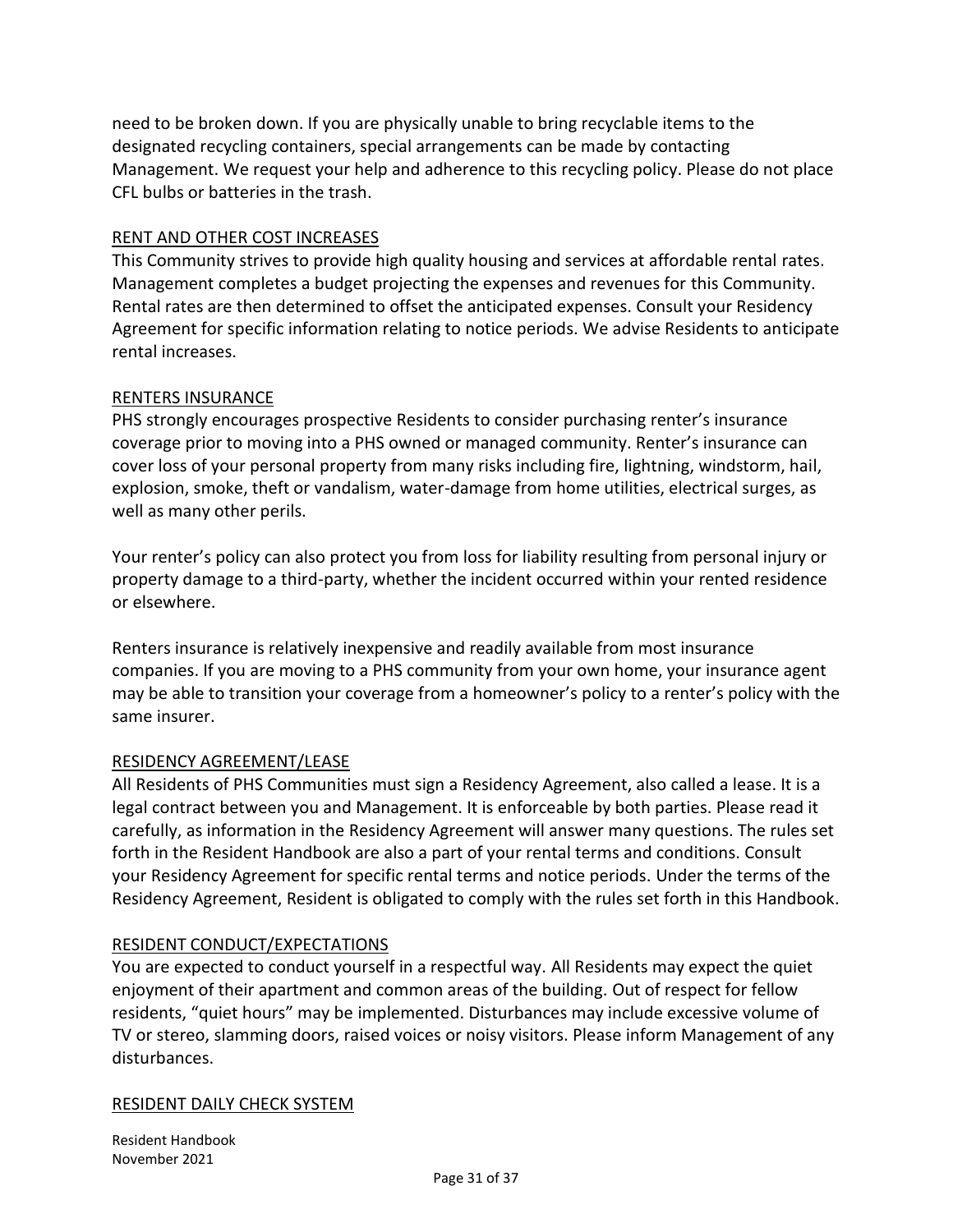All Residents in the housing care environments will be checked at least once daily, either in person or by phone. This check does not include an assessment of the Resident's well-being, but simply a visual or voice-to-voice confirmation that the Resident is present and responsive.

#### RESIDENCY REQUIREMENTS

You must meet certain requirements in order to continue to live in this Community. Please consult your Residency Agreement for further information and a full description of these Requirements.

### RESIDENT MEETINGS/COUNCIL

Each Community will hold periodic meetings with Residents for the exchange of information and ideas. The purpose of these meetings is to facilitate communication between Residents and Management. We welcome your feedback. If you have a specific issue please make an appointment with Management individually, as open meeting may not always be the proper channel for resolution.

#### SAFETY

Providing a safe environment is of utmost importance to this Community. Please report any safety concerns to Management immediately.

#### SAFE MOVEMENT

Residents and visitors are expected to use reasonable caution while moving about the buildings, grounds, garages and driveways of this Community. Precautions will be taken with regard to speed, suddenness and direction of movement. Individuals will be responsible for damages caused by movements lacking reasonable care. Individuals will not be unreasonably restricted by this policy. This policy will apply equally to all individuals, with or without the use of vehicles or assistive devices. Please see PHS's Safe Movement Policy for more information.

#### SALES (ESTATE, GARAGE)

Other than community sponsored events, garage and estate sales are not allowed.

#### **SECURITY**

Building security is important to everyone. This Community is equipped with many features to limit the potential of incidents. These features may include controlled entry system, dead bolt apartment locks, peep holes, security cameras, and controlled access to building keys, fobs and codes*.* Common areas may be under video surveillance. Periodically, building locks and or garage entry codes may be changed. PHS also conducts criminal background checks on all our employees and volunteers. The task of keeping the building safe and secure is not up to the staff alone. You should always keep safety and security in mind. You play the most critical role in controlling access to the building by non-Residents. Here is a list of some of the expectations that Management has:

• Do not let anyone in the front door whom you do not know and trust. We have an entry phone for visitors to use. Instruct your visitors to follow the same rule.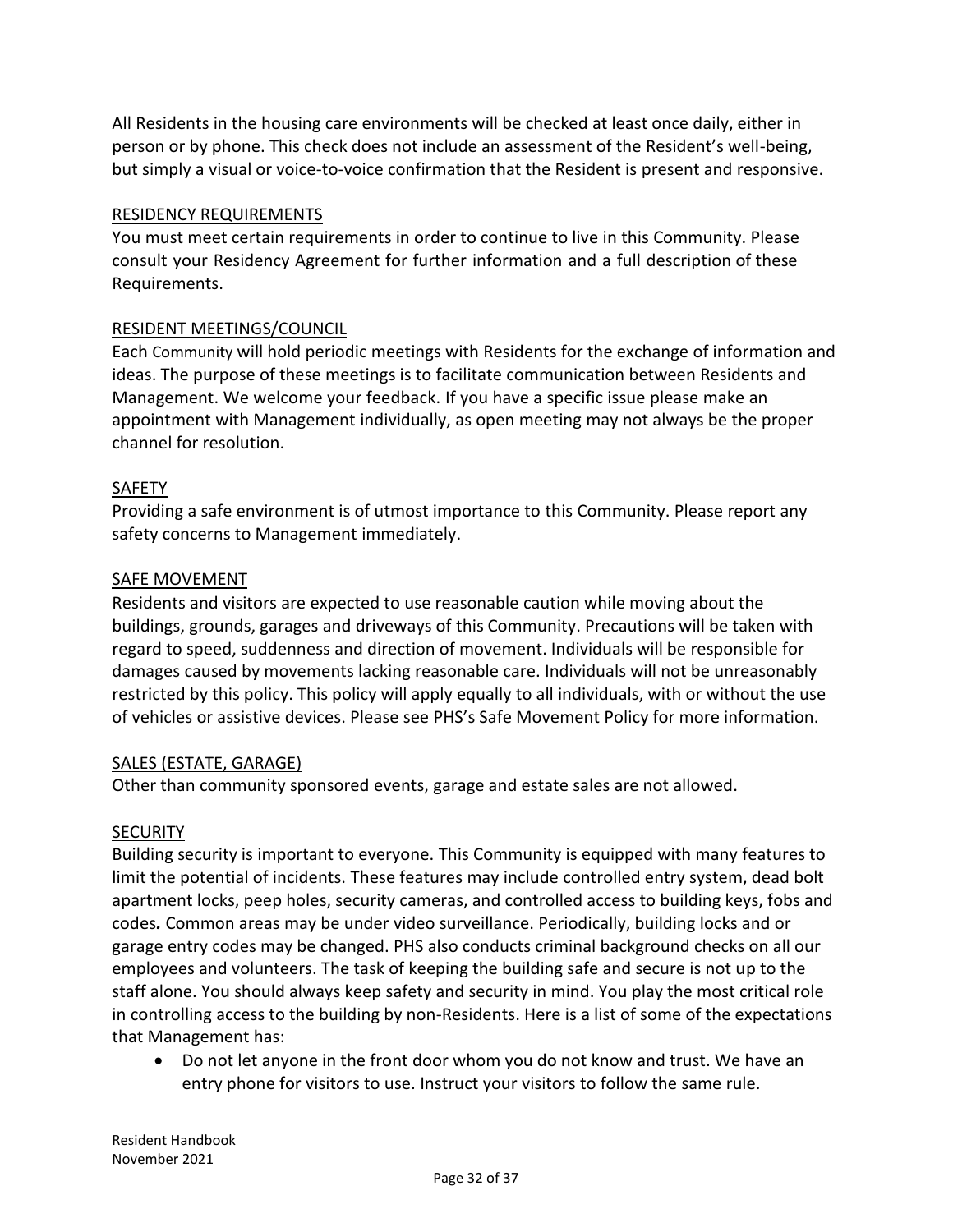- Never "buzz" the door open to let a stranger in the building. Criminals sometimes use names from the directory to gain access.
- When using the garage doors, stay just inside or outside the door and wait for it to close.
- Call the police (911) and contact Management if you see anything suspicious.
- Management recommends keeping your door always locked.

Management is not responsible for the actions of, or for any damages, injury or harm caused by third parties (such as other Residents, visitors, intruders or trespasser) who are not under Management's control.

# SERVICE ANIMALS

Animals used to assist, support or provide services to persons with disabilities will not be considered pets, and standard Pet Policies do not apply. Service Animals will be reasonably accommodated. Please see Management for Reasonable Accommodation policies and rules regarding Service Animals. Keepers of Service Animals will be responsible for their care, and for clean-up of all waste.

### SIGNAGE

Signs will be allowed to be displayed on PHS property provided they are in accordance with the Community sign polices and/or procedures as well as applicable City Ordinances and State Statutes. Signs posted by Residents do not imply any statement of endorsement from PHS.

Generally accepted signs include community special events, educational events, political campaign/election ballot signs, civic activities and signs expressing opinions on subjects related to political issues or having political content. Residents are encouraged to be respectful of other Residents and staff in discussion and advocacy. See also BALCONIES, DECKS, PORCHES & PATIOS and SOLICITATION

# SMOKING

All PHS communities are smoke-free. This policy prohibits smoking in any area of the building or grounds, including your apartment, parking garage, balcony or patio by you or your visitors.

#### **SOLICITATION**

#### *General*

Door to door solicitation by Residents or non-residents is not allowed, subject to the exception below regarding Political Solicitation. Political or religious viewpoints/advertising/solicitation/ material postings are limited to the interior of apartment or windows and balconies and not be posted on Resident apartment doors, corner shelves or in common areas. All apartment doors must be kept in a neat, orderly fashion. No stickers of any kind may be adhered to the doors. At the discretion of Management, an opportunity may be provided to solicit for fund raising activities, products, services, or types of educational programs that may be a direct benefit to the Residents.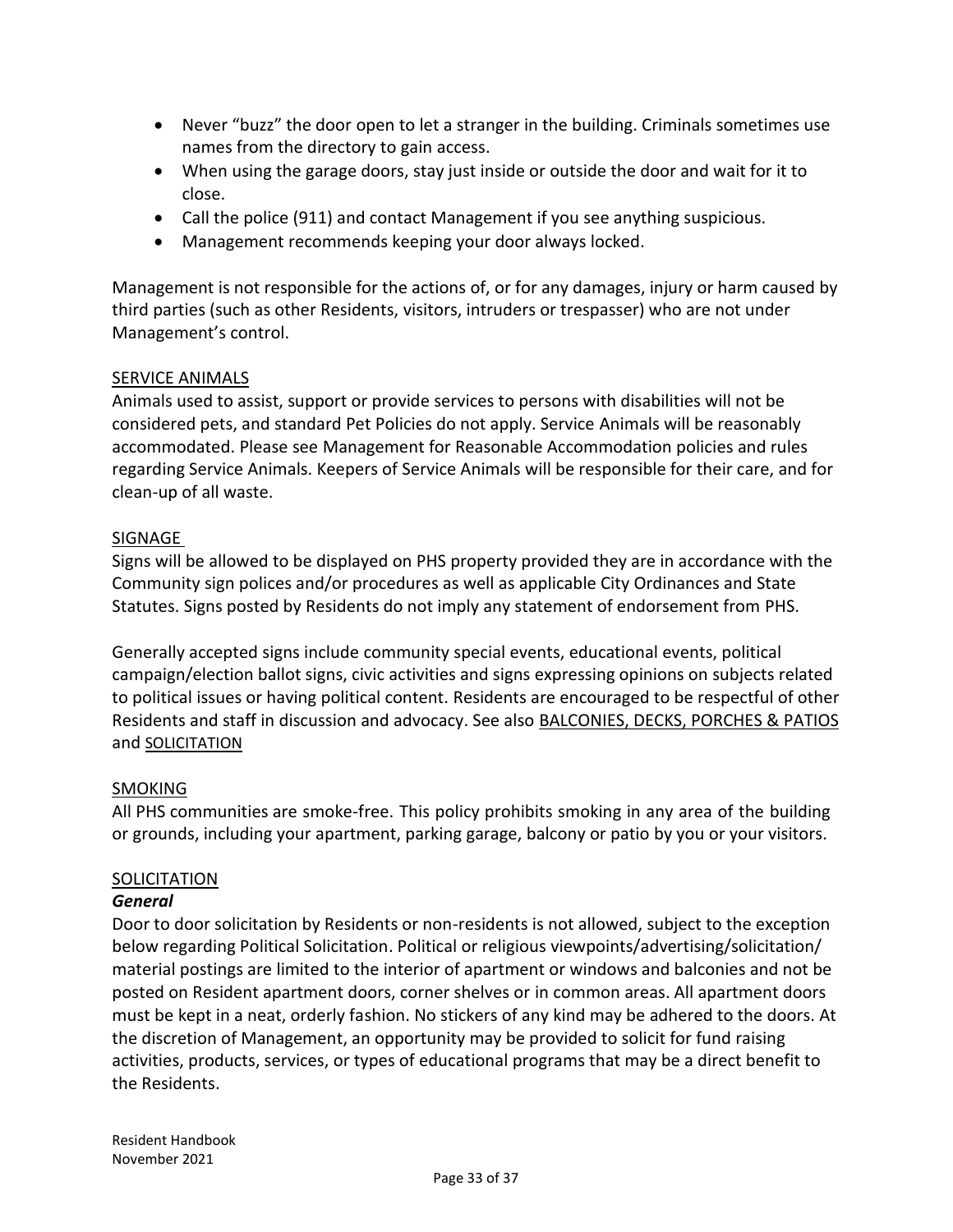Persons or companies providing educational programs are required to adhere to the following restrictions:

- No specific solicitation may be made for the company they represent.
- No pitch for a specific product may be made.
- No lists of Resident names or signup sheets may be taken.
- No distributed handouts can directly solicit their company products or services.
- Handouts should be of informational or educational nature only.
- No solicitation material to be posted outside a Resident door.
- It is permissible when requested by an individual Resident, to provide information about themselves, their company, or their products or services.

Residents are encouraged to be respectful of other Residents and staff in discussion and advocacy.

# *Political Solicitation*

PHS recognizes the rights of political candidates to present their information and views to PHS' Residents**.** 

### **In Minnesota**,

Multi-housing communities are required to allow political candidates who have filed for election the opportunity to enter and campaign within the building, together with a limited number of campaign staff. Candidates will be encouraged to meet the Residents in common areas, at an agreed upon scheduled time. Candidates will be strongly discouraged from disturbing Residents by knocking on doors. Our preference, to protect the privacy of our Residents, would be for candidates to leave their printed materials at our main entrances to be distributed to Resident reading areas.

#### **Iowa and Wisconsin**

Access to Iowa and Wisconsin facilities follow normal building access guidelines.

See also BALCONIES, DECKS, PORCHES & PATIOS and SIGNAGE.

#### SUGGESTIONS

We encourage and welcome suggestions to improve or enhance the experience of our Residents and their visitors. Located by the mailboxes and payment boxes, please deposit suggestions into the box for management to review.

#### SYRINGES AND LANCETS

All who use hypodermic needles are required to dispose of used needles appropriately. Never dispose of used needles in the trash receptacles or recycling bins. This could pose a danger to other Residents, employees, and trash haulers. "Sharps" containers are the only appropriate receptacles for disposing of used needles. They are available at any local drug store, medical supply store or through our Clinical department(s). Please contact Management when you have a full container, so arrangements can be made for proper disposal.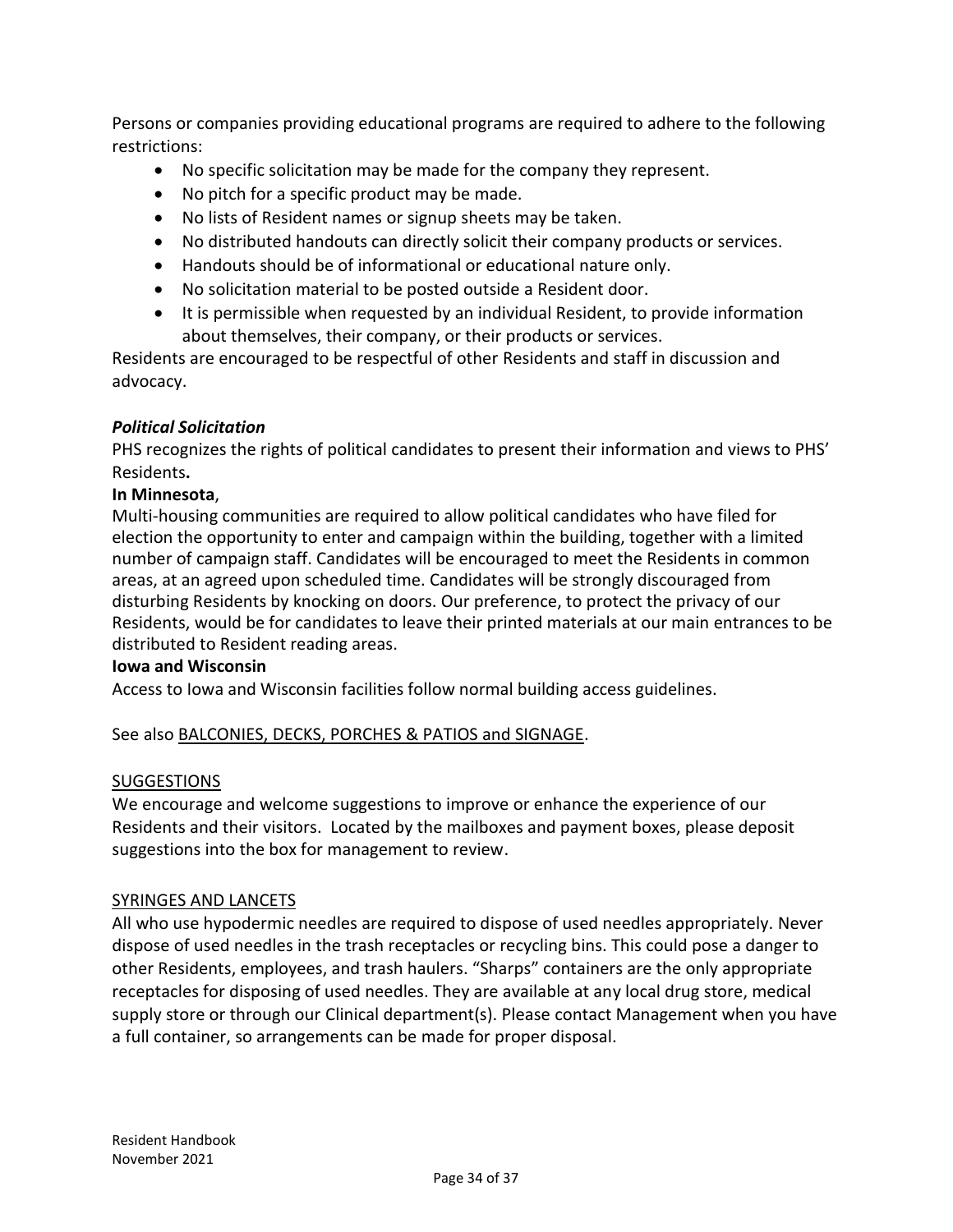## **TELEPHONES**

A landline phone number is provided with each apartment through a centralized building phone system. You do not have to contact the local phone company for phone service. Residents in housing environments must provide their own phone. This phone and line is useful for letting visitors into the secured building and is tied to the response system for location purposes. You will be billed monthly by PHS for your phone service. If residents do not want to use the designated landline phone number, they can use his/her own personal cell phone.

#### TIPS/GRATUITIES – SEE EMPLOYEE GIFT POLICY

### **TOILETS**

Please do not place any items in toilets other than toilet tissue. If you have any toilet problems, contact Management immediately. If your toilet overflows, please try to shut the water valve off (which is located directly behind and below the tank) and then call Management or on-call staff immediately. We suggest that each Resident have a plunger on hand for emergency use.

#### TRANSPORTATION

Please see Management for more information and the Guidelines for Riding on PHS Vehicles which outlines rules and restrictions. Outings may be cancelled under certain circumstances including, but not limited to, weather conditions and group size.

#### TRASH DISPOSAL

A trash chute has been provided for you on each floor. Please securely tie all garbage in plastic bags. Bags of regular household trash may be put down the trash chute found on each floor. Recyclable materials must be handled in the following manner:

Recyclable material should be place in the labeled containers in each trash room. For cleanliness and odor control all containers must be rinsed clean before recycling. Please contact Management for more details.

#### URGENT CALL SYSTEMS

The housing care environments of this Community are equipped with an urgent call system. The system allows Residents to move freely around the interior of the Community and summon help with the push of a pendant. If Residents of our housing care environments need assistance, they are able to press the pendant to request assistance. The pendant alerts will identify the part of the building the alert call is coming from for housing support staff to respond. Please do not move from the area in which you pushed the pendant. Pendant calls will be responded to as soon as possible with the safety of other residents taken into consideration.

In certain circumstances, there may be a charge for pendant use; see the Hospitality and Ancillary Services Rate Sheet for fees. There will be a charge for pendant replacement due to loss or Resident-caused damage. The pendants will not work outside of the building. For extended time away from the Community (more than two hours), we encourage you to leave your pendant in your apartment. The pendant will attempt to communicate wirelessly every 15 minutes which may lead to shorter pendant battery life.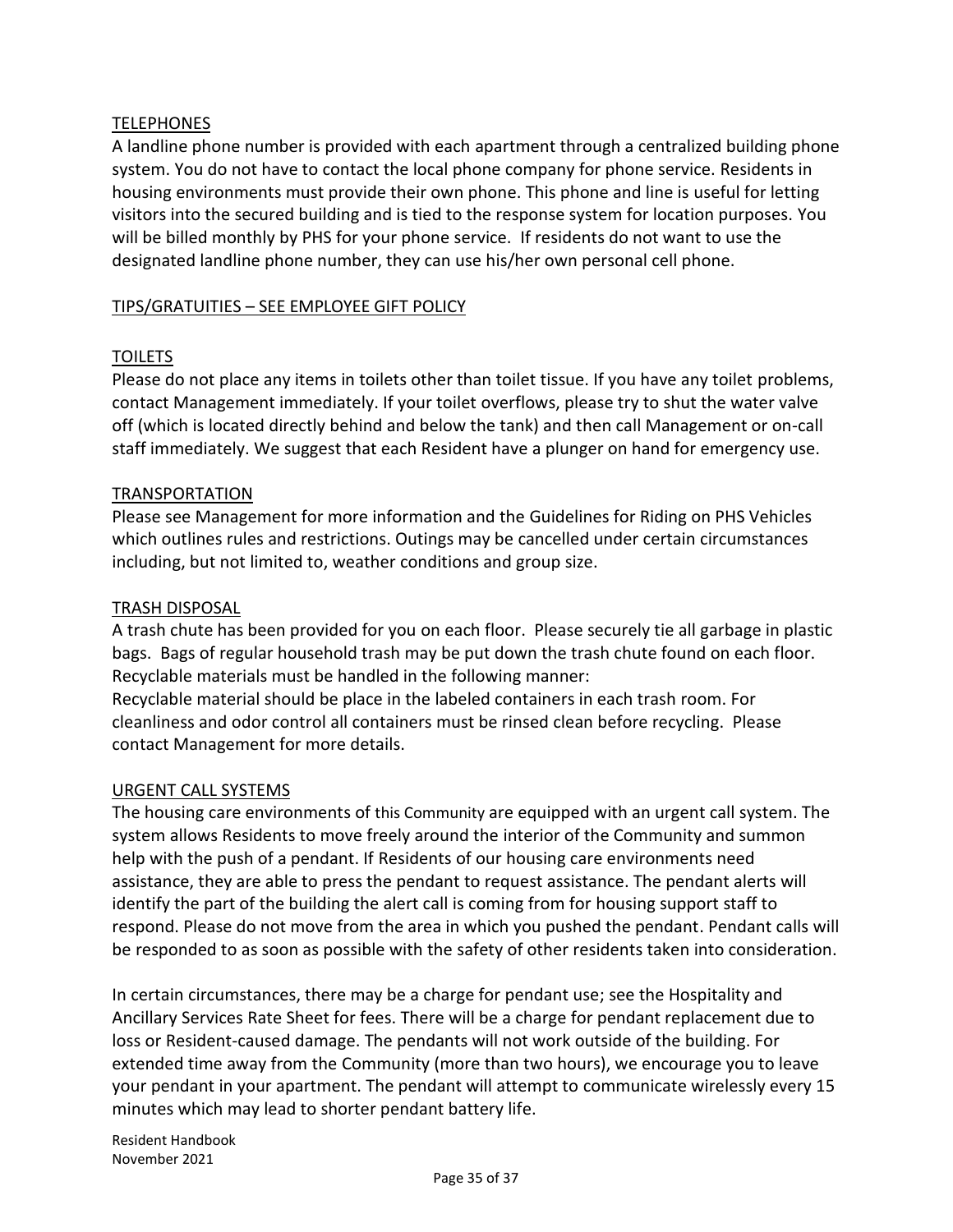Care Center environments are also equipped with an urgent nurse call system.

#### VISITORS

Residents' family and friends are welcomed and encouraged to visit. We invite Residents and their visitors to use commons areas, grounds and amenities. Some areas or equipment may require reservation prior to use. Visitors are asked to respect the privacy and comfort of all and use discretion, so their visit does not interfere with others' enjoyment of the Community. Children are always to be accompanied by an adult. Children are encouraged to visit, but it is the parent's, and ultimately the resident's, responsibility to monitor the conduct of young visitors. Please be reminded that this Community is a smoke free community.

Visitors are subject to same rules and expectations as you. You may not have more than two overnight visitors and visitor stays should not be longer than two weeks per stay, without prior approval of Management. Overnight visitors are to sleep within your apartment or reserved visitor/guest room.

Activities programs are designed for you and other Residents. We encourage friends and family to participate if space is available.

#### VOLUNTEERS

Volunteerism is an important part of the ministry at PHS. You are encouraged to find a way to become involved in the life of the Community through volunteer service. All volunteers are to register and be approved with the Volunteer Department before serving. Please note that in our care environments, volunteers may be subject to a background check. From time to time you may see volunteers within the Community. You may identify them by their volunteer nametag.

# WAITING LIST/PRIORITY SYSTEM

We are committed to serving you through our continuum of care as your needs may change. Residents of PHS have priority access to other PHS communities and services. Because our Communities are sometimes full, we are not able to promise that the preferred room or apartment will be available in the preferred Community at the time of need. At times there may be two or more parties with priority seeking the same room or apartment. At such times, Management will review all of the circumstances, including need, and make a determination. Please see Management if you have questions.

#### WATERBEDS

Due to the potential of water damage, the use of water beds is not permitted.

#### WELLNESS CENTER

The Wellness Center is available to help you to achieve your wellness and fitness goals. You will receive fob access to the Wellness Center, after reading and signing a Wellness Center Waiver & Consent and receiving an orientation to the equipment. Residents of our care environments

Resident Handbook November 2021